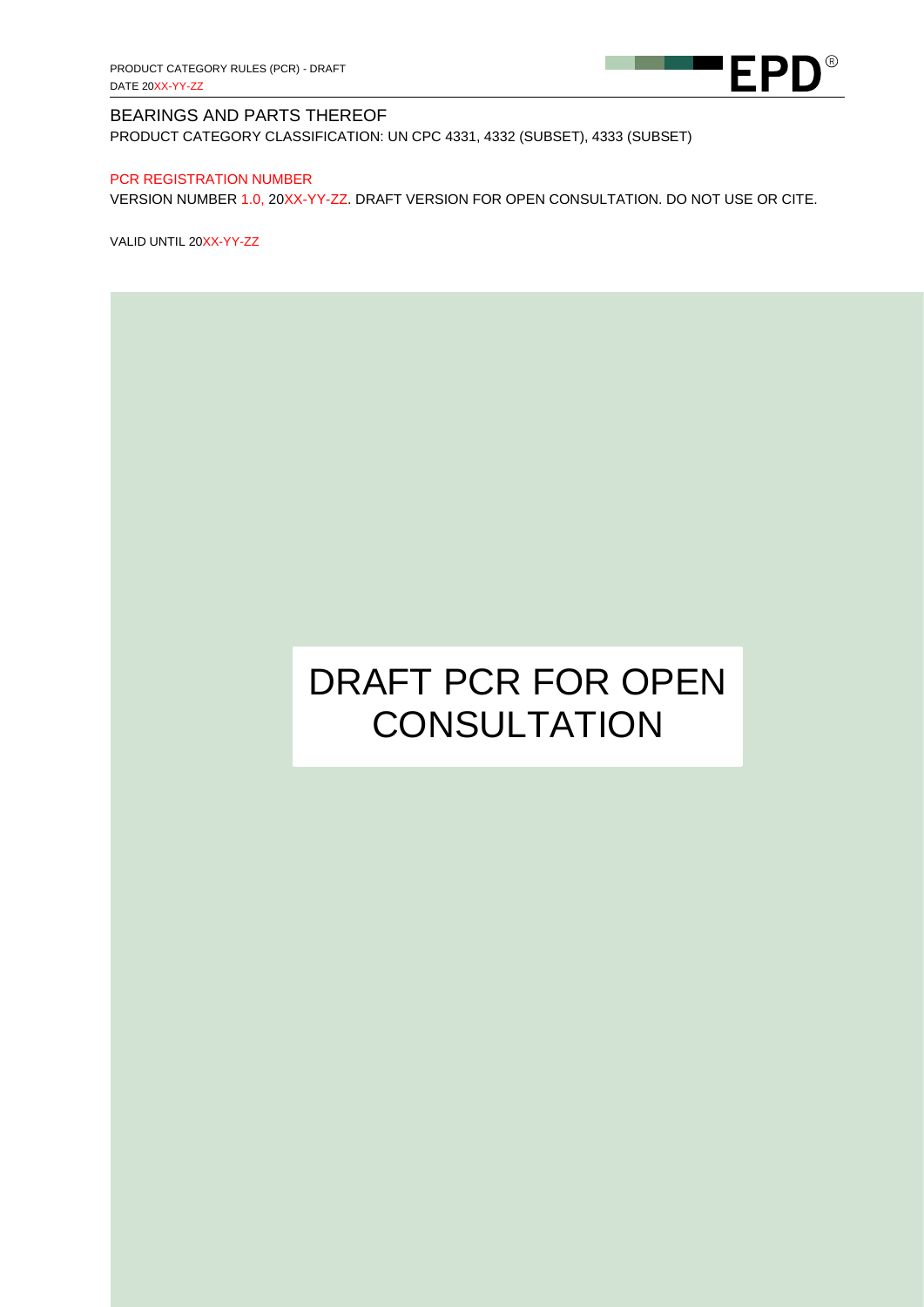

PRODUCT CATEGORY CLASSIFICATION: UN CPC 4331, 4332 (SUBSET), 4333 (SUBSET)

## INTRODUCTION TO OPEN CONSULTATION

This draft PCR is available for open consultation from 2022-05-03 until 2022-07-02. Feel free to forward the draft to any other stakeholder you might think is relevant, including colleagues and other organizations.

We are interested in comments from stakeholders on:

- **General** 
	- Alignment with PCRs available in other programmes for type III environmental declarations, industry-specific LCA guides or similar.
- Scope of PCR
	- Product category definition and description
	- Classification of product category using CPC codes
- Goal and scope, life cycle inventory and life cycle impact assessment
	- Functional unit/declared unit
	- System boundary
	- Allocation rules
	- Data quality requirements
	- Examples of databases for generic data
	- Impact categories and impact assessment methodology
- **Additional information**

Comments may be sent directly to the PCR Moderator (contact details available in Section 1). There is a template for comments on [www.environdec.com](http://www.environdec.com/) that may be used.

For questions about the PCR, please contact the PCR moderator. For general questions about the International EPD® System, EPD or PCR development, please contact the Secretariat via [pcr@environdec.com.](mailto:pcr@environdec.com)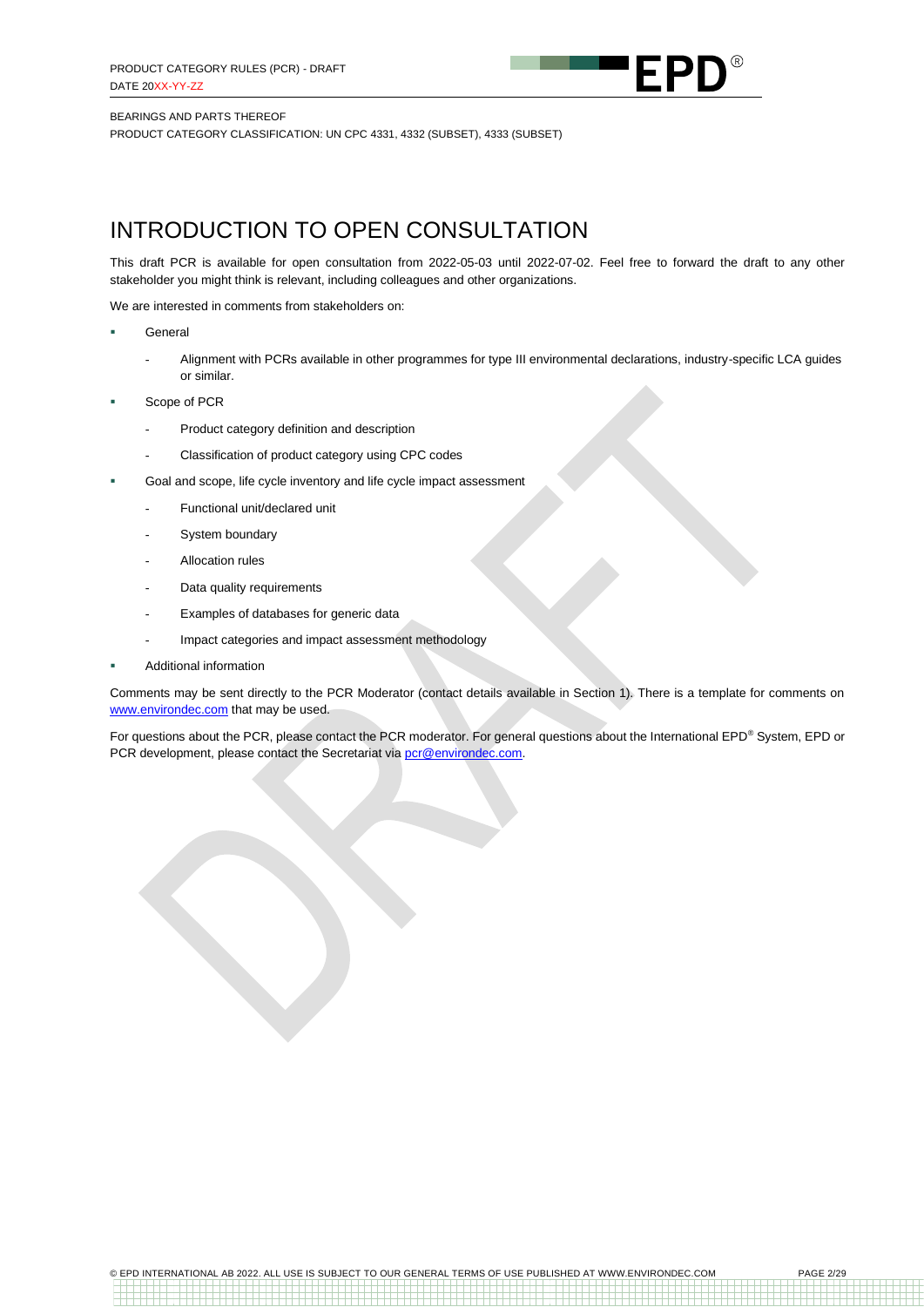

PRODUCT CATEGORY CLASSIFICATION: UN CPC 4331, 4332 (SUBSET), 4333 (SUBSET)

## **TABLE OF CONTENTS**

| $\mathbf 1$    |                                                             |  |  |
|----------------|-------------------------------------------------------------|--|--|
| $\overline{2}$ |                                                             |  |  |
|                | 2.1<br>2.2                                                  |  |  |
| 3              |                                                             |  |  |
|                | 3.1<br>3.2<br>3.3<br>3.4<br>3.5                             |  |  |
| $\overline{4}$ |                                                             |  |  |
|                | 4.1<br>4.2<br>4.3<br>4.4<br>4.5<br>4.6<br>4.7<br>4.8<br>4.9 |  |  |
| 5              |                                                             |  |  |
|                | 5.1<br>5.2<br>5.3<br>5.4                                    |  |  |
| 6              |                                                             |  |  |
| 7              |                                                             |  |  |
| 8              |                                                             |  |  |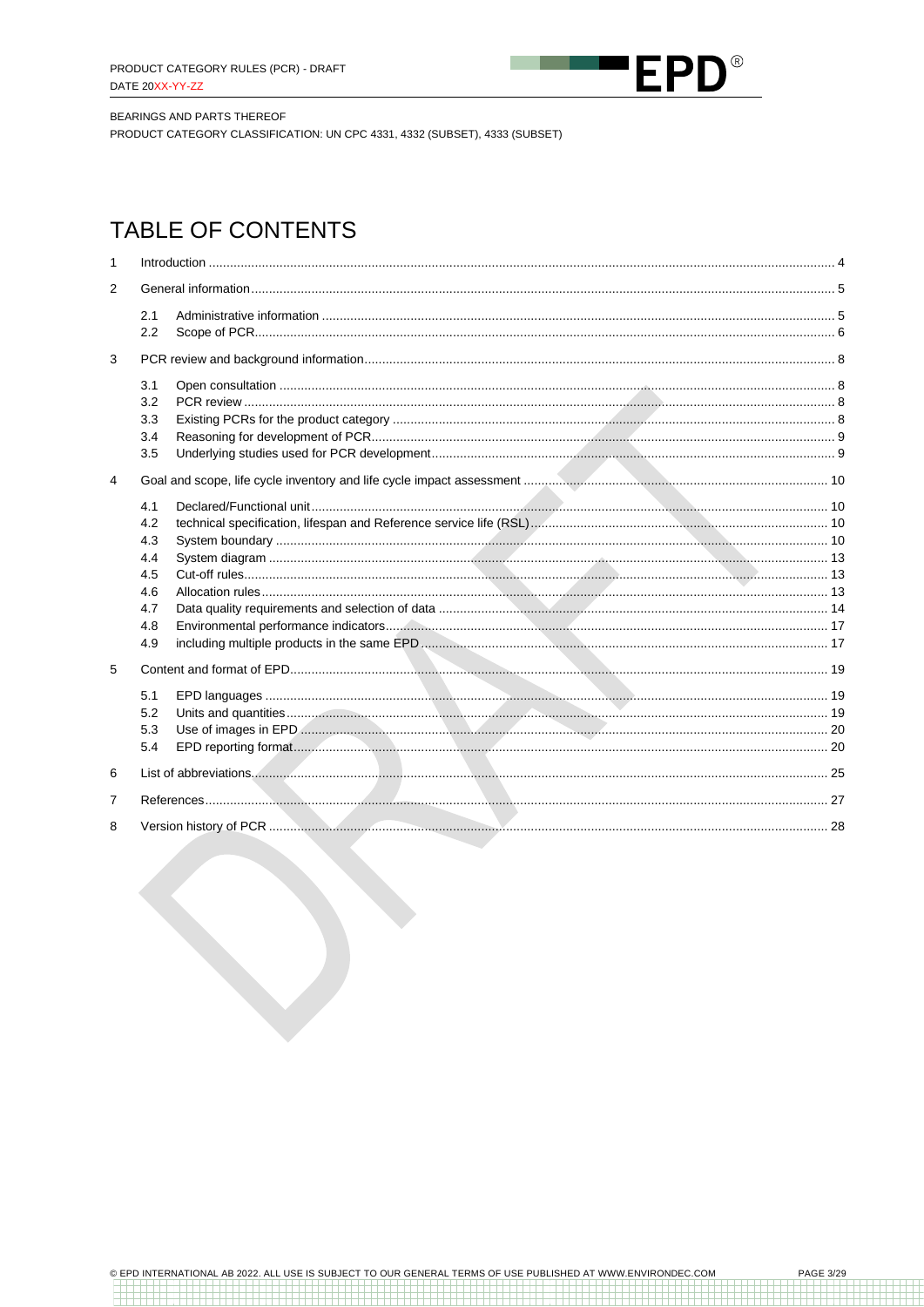

PRODUCT CATEGORY CLASSIFICATION: UN CPC 4331, 4332 (SUBSET), 4333 (SUBSET)

## <span id="page-3-0"></span>1 INTRODUCTION

This document constitutes Product Category Rules (PCR) developed in the framework of the International EPD® System: a programme for type III environmental declarations<sup>1</sup> according to ISO 14025:2006, ISO 14040:2006, ISO 14044:2006, and product-specific standards such as EN 15804 and ISO 21930 for construction products. Environmental Product Declarations (EPD) are voluntary documents for a company or organisation to present transparent, consistent and verifiable information about the environmental performance of their products (goods or services).

The rules for the overall administration and operation of the programme are the General Programme Instructions (GPI), publicly available a[t www.environdec.com.](http://www.environdec.com/) A PCR complements the GPI and the normative standards by providing specific rules, requirements and guidelines for developing an EPD for one or more specific product categories (see [Figure 1\)](#page-3-1). A PCR should enable different practitioners using the PCR to generate consistent results when assessing products of the same product category.



#### <span id="page-3-1"></span>*Figure 1 The hierarchy between PCRs, standards and other documents.*

Within the present PCR, the following terminology is adopted:

- The term "shall" is used to indicate what is obligatory, i.e. a requirement.
- The term "should" is used to indicate a recommendation, rather than a requirement. Any deviation from a "should" requirement shall be justified in the PCR development process.
- The terms "may" or "can" is used to indicate an option that is permissible.

For definitions of further terms used in the document, see the normative standards.

A PCR is valid for a pre-determined period of time to ensure that it is updated at regular intervals. The latest version of the PCR is available at [www.environdec.com.](http://www.environdec.com/) Stakeholder feedback on PCRs is very much encouraged. Any comments on this PCR may be sent directly to the PCR Moderator and/or the Secretariat during its development or during its period of validity.

Any references to this document shall include the PCR registration number, name and version.

The programme operator maintains the copyright of the document to ensure that it is possible to publish, update, and make it available to all organisations to develop and register EPDs. Stakeholders participating in PCR development should be acknowledged in the final document and on the website.

<sup>&</sup>lt;sup>1</sup> Type III environmental declarations in the International EPD<sup>®</sup> System are referred to as EPDs. Environmental Product Declarations.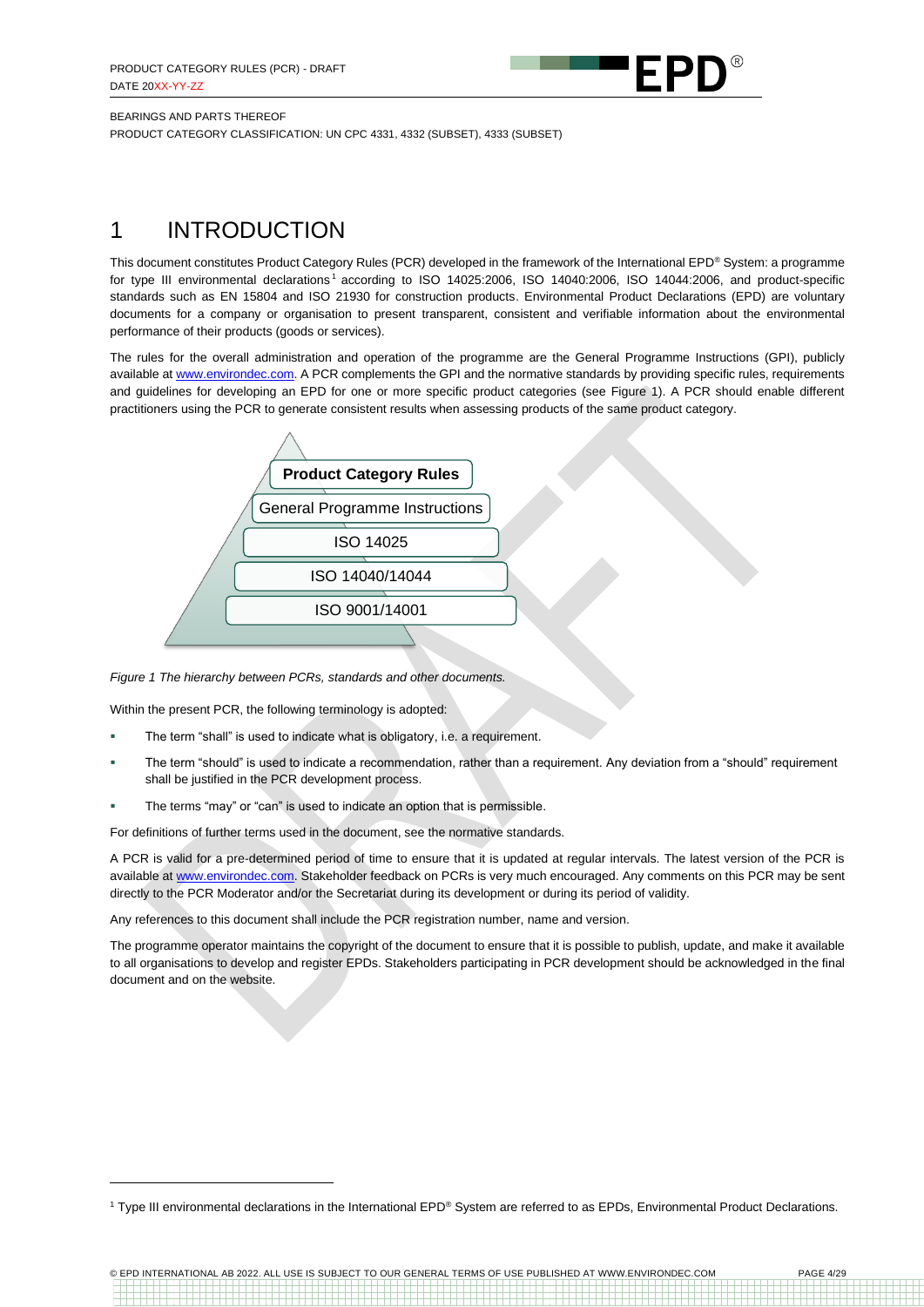

PRODUCT CATEGORY CLASSIFICATION: UN CPC 4331, 4332 (SUBSET), 4333 (SUBSET)

## <span id="page-4-0"></span>2 GENERAL INFORMATION

## <span id="page-4-1"></span>2.1 ADMINISTRATIVE INFORMATION

| Name:                                  | Bearings and parts thereof                                                                                                                                                                                                                                                   |
|----------------------------------------|------------------------------------------------------------------------------------------------------------------------------------------------------------------------------------------------------------------------------------------------------------------------------|
| Registration number and version:       | To be added by the Secretariat                                                                                                                                                                                                                                               |
| Programme:                             | <b>EPD®</b>                                                                                                                                                                                                                                                                  |
|                                        | The International EPD® System                                                                                                                                                                                                                                                |
| Programme operator:                    | EPD International AB, Box 210 60, SE-100 31 Stockholm, Sweden.                                                                                                                                                                                                               |
|                                        | Website: www.environdec.com<br>E-mail: info@environdec.com                                                                                                                                                                                                                   |
| <b>PCR Moderator:</b>                  | Yanjing Zhu, IVL Swedish Environmental Research Institute, yanjing.zhu@ivl.se (this draft<br>was updated with a new PCR moderator during the open consultation period)                                                                                                       |
| <b>PCR Committee:</b>                  | <b>SKF</b>                                                                                                                                                                                                                                                                   |
|                                        | <b>IVL Swedish Environmental Research Institute</b>                                                                                                                                                                                                                          |
| Date of publication and last revision: | To be added by the Secretariat                                                                                                                                                                                                                                               |
| Valid until:                           | To be added by the Secretariat                                                                                                                                                                                                                                               |
| Schedule for renewal:                  | A PCR is valid for a pre-determined time period to ensure that it is updated at regular intervals.<br>When the PCR is about to expire, the PCR Moderator shall initiate a discussion with the<br>Secretariat how to proceed with updating the PCR and renewing its validity. |
|                                        | A PCR may also be updated without prolonging its period of validity, provided significant and<br>well-justified proposals for changes or amendments are presented.                                                                                                           |
|                                        | See www.environdec.com for the latest version of the PCR.                                                                                                                                                                                                                    |
|                                        | When there has been an update of the PCR, the new version should be used to develop<br>EPDs. The old version may however be used for 90 days after the publication date of the new<br>version, as long as the old version has not expired.                                   |
| Standards conformance:                 | General Programme Instructions of the International EPD® System, version 4.0, based on ISO<br>14025 and ISO 14040/14044                                                                                                                                                      |
| PCR language(s):                       | At the time of publication, this PCR was available in English. If the PCR is available in several<br>languages, these are available at www.environdec.com. In case of translated versions, the<br>English version takes precedence in case of any discrepancies.             |

1999 - 1999 - 1999<br>1999 - 1999 - 1999 - 1999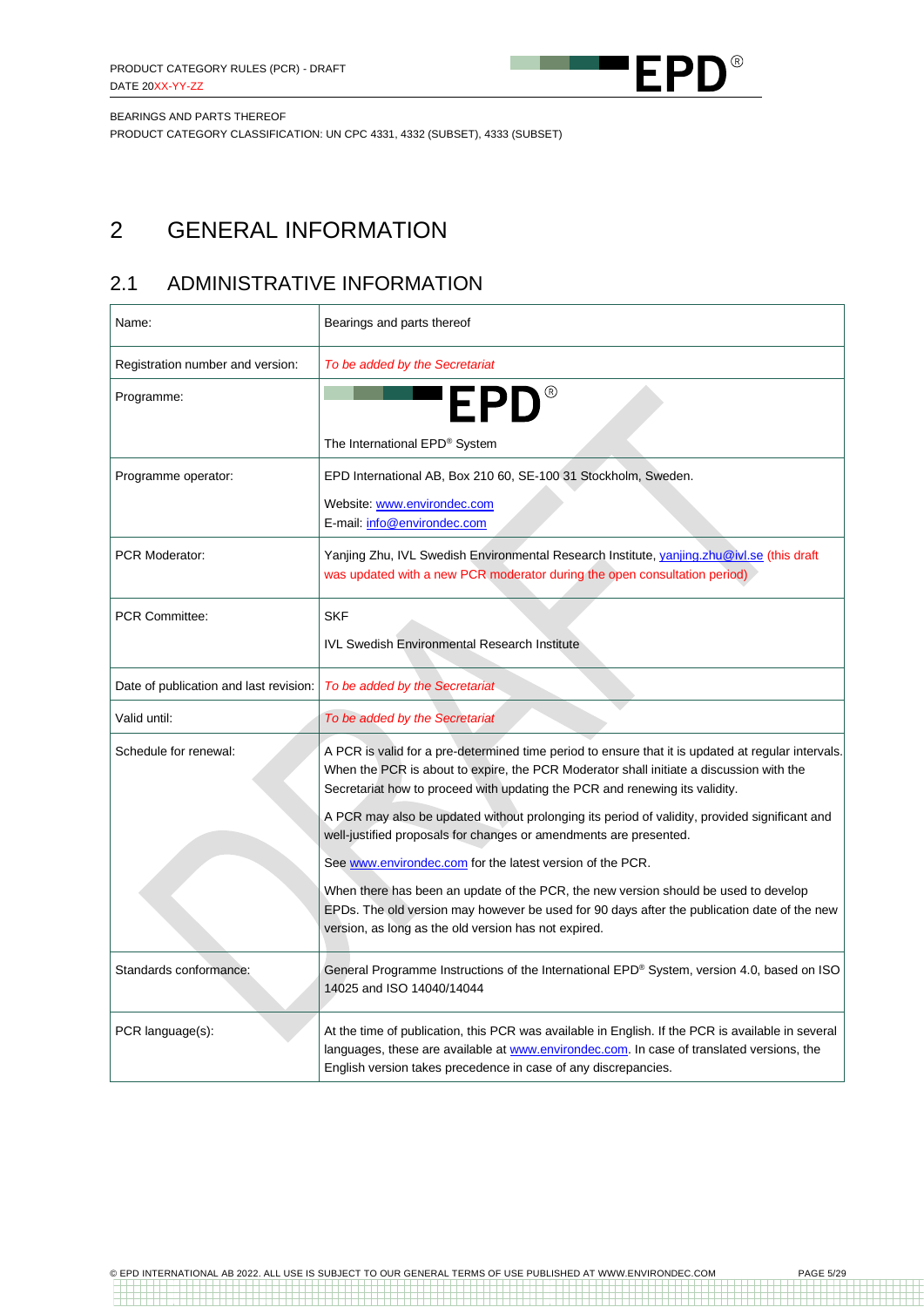

PRODUCT CATEGORY CLASSIFICATION: UN CPC 4331, 4332 (SUBSET), 4333 (SUBSET)

### <span id="page-5-0"></span>2.2 SCOPE OF PCR

#### <span id="page-5-1"></span>2.2.1 PRODUCT CATEGORY DEFINITION AND DESCRIPTION

This document provides Product Category Rules (PCR) for the assessment of the environmental performance of bearings and parts thereof and the declaration of this performance by an EPD*.* The product category corresponds to UN CPC 4331 (Ball or roller bearings), a subset of UN CPC 4332 (Transmission shafts and cranks; bearing housings and plain shaft bearings; gears and gearing; ball or roller screws, gear boxes and other speed changers; flywheels and pulleys; clutches and shaft couplings; articulated link chain), and a subset of UN CPC 4333 (Parts for the goods of classes 4331 and 4332). The subset of UN CPC 4332 covered is bearing housings and plain shaft bearings, and the subset of UN CPC 4333 covered are parts for the goods of classes 4331 and 4332 that are included in the scope, as described in the following:

- Division: 43 General-purpose machinery
	- Group: 433 Bearings, gears, gearing and driving elements, and parts thereof
		- Class: 4331 Ball or roller bearings (this PCR)
		- Class: 4332 Bearing housings and plain shaft bearings (this PCR)
		- Class: 4333 Parts for the goods of classes 4331 and 4332 (this PCR)

More information about the UN CPC classification is available at[: https://unstats.un.org/unsd/classifications/Family/Detail/1074](https://unstats.un.org/unsd/classifications/Family/Detail/1074)

**Ball or roller bearings** belong to rolling bearings. Rolling bearings support and guide, with minimal friction, rotating or oscillating machine elements – such as shafts, axles or wheels – and transfer loads between machine components. Rolling bearings provide high precision and low friction and therefore enable high rotational speeds while reducing noise, heat, energy consumption and wear. A typical rolling bearing consists of the following components:

- an inner ring
- an outer ring
- balls or rollers, as rolling elements
- a cage

The two basic types of rolling element distinguish the two basic types of rolling bearing:

- $ball \rightarrow ball$  bearing
- $roller \rightarrow roller$  bearing

Balls and rollers are different in how they make contact with the raceways:

- Balls make point contact with the ring raceways. With increasing load acting on the bearing, the contact point becomes an elliptical area. The small contact area provides low rolling friction, which enables ball bearings to accommodate high speeds but also limits their load-carrying capacity.
- Rollers make line contact with the ring raceways. With increasing load acting on the bearing, the contact line becomes somewhat rectangular in shape. Because of the larger contact area and the consequently higher friction, a roller bearing can accommodate heavier loads, but lower speeds, than a same-sized ball bearing.

#### **Bearing housings**: a bearing housing is to

- support the bearing and transmit operating static and dynamic loads
- protect the bearing and lubricant from contaminants
- contain the lubricant and accommodate lubrication system components
- accommodate monitoring system components
- **EXECT** maximize the performance and service life of the incorporated bearings

Bearing housings are typically made of grey cast iron or spheroidal graphite cast iron, typical types of bearing housings including: split plummer (pillow) block housing, non-split plummer (pillow) block housing, flanged housing, take-up housing, two-bearing housing, and also specific housings which have features that enable them to be used in special operating conditions, etc.

© EPD INTERNATIONAL AB 2022. ALL USE IS SUBJECT TO OUR GENERAL TERMS OF USE PUBLISHED AT WWW.ENVIRONDEC.COM PAGE 6/29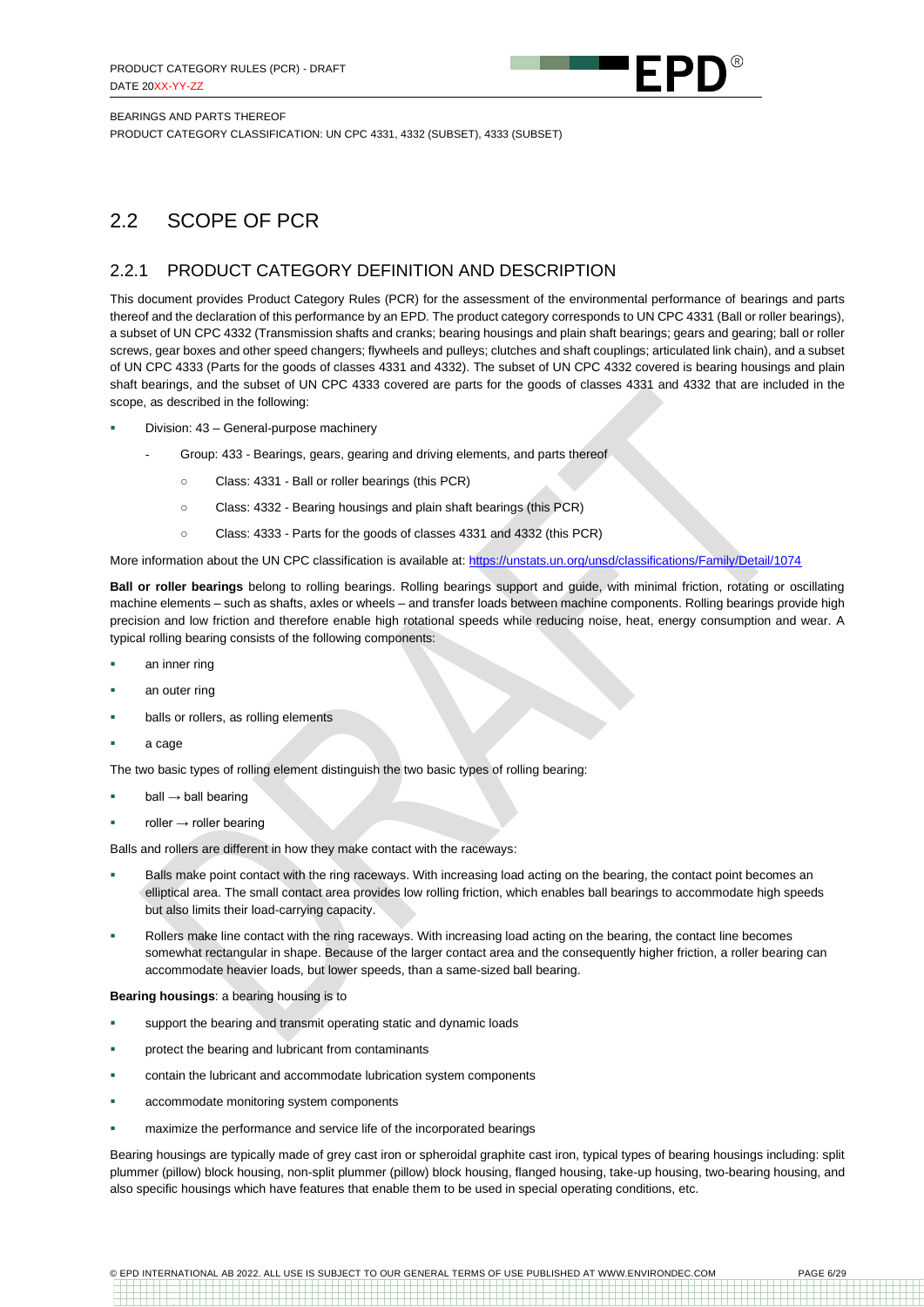

PRODUCT CATEGORY CLASSIFICATION: UN CPC 4331, 4332 (SUBSET), 4333 (SUBSET)

**Plain shaft bearings**: plain bearings are composed of two parts. On one hand, there is the fixed part, which bears the loads, known as the support; and on the other, the area that gets worn, in other words, the one that is in contact with the moving element, the bush. With the purpose of minimizing the losses generated by the bearing friction, material pairs with low friction coefficient are generally used, or a lubricant is added between the parts: solid – graphite or teflon -, liquid – oil – or gaseous – pressurized air.

Plain bearings can be manufactured from a variety of materials, including Metal-Polymer, Engineered Plastics, Fiber Reinforced Composite and Metals that reduce noise, increase service life, eliminate lubricants and improve efficiency, etc.

**Bearing Units** are also included in this PCR. For example, Roller Bearing Units consist of a bearing, housing, lubricant and seals as well as a mechanism to lock the bearing inner ring onto the shaft. These ready-to-mount units are assembled, lubricated and sealed at the factory for maximum service life. Bearing units require less maintenance, they are also easy to install and replace.

#### 2.2.2 GEOGRAPHICAL SCOPE

This PCR may be used globally.

### 2.2.3 EPD VALIDITY

An EPD based on this PCR shall be valid for a 5-year period starting from the date of the verification report ("approval date"), or until the EPD has been de-registered from the International EPD® System.

An EPD shall be updated and re-verified during its validity if changes in technology or other circumstances have led to:

- an increase of 10% or more of any of the declared indicators of environmental impact,
- errors in the declared information, or
- significant changes to the declared product information, content declaration, or additional environmental, social or economic information.

If such changes have occurred, but the EPD is not updated, the EPD owner shall contact the Secretariat to de-register the EPD.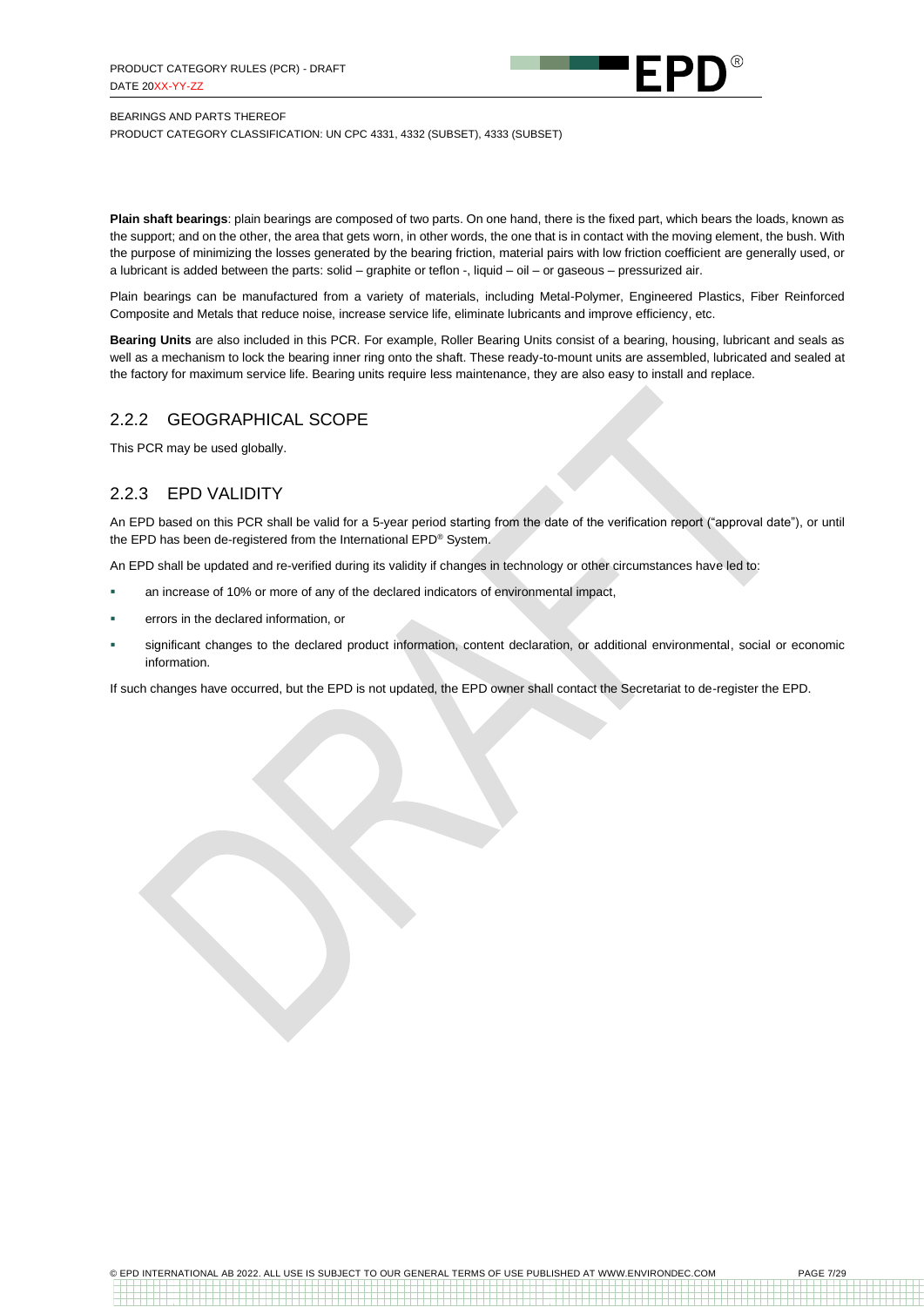

PRODUCT CATEGORY CLASSIFICATION: UN CPC 4331, 4332 (SUBSET), 4333 (SUBSET)

## <span id="page-7-0"></span>3 PCR REVIEW AND BACKGROUND INFORMATION

This PCR was developed in accordance with the PCR development process described in the GPI of the International EPD® System, including open consultation and review.

### <span id="page-7-1"></span>3.1 OPEN CONSULTATION

### 3.1.1 VERSION 1.0

This PCR is available for open consultation from 2022-05-03 until 2022-07-02, during which any stakeholder is able to provide comments by contacting the PCR Moderator and/or the Secretariat.

Stakeholders were invited via e-mail or other means to take part in the open consultation and were encouraged to forward the invitation to other relevant stakeholders. The following stakeholders provided comments during the open consultation and agreed to be listed as contributors in the PCR and at [www.environdec.com.](http://www.environdec.com/)

List of stakeholder names and affiliation to be added after the open consultation

### <span id="page-7-2"></span>3.2 PCR REVIEW

### 3.2.1 VERSION 1.0

| PCR review panel:        | The Technical Committee of the International EPD® System. A full list of members is available at<br>www.environdec.com. The review panel may be contacted via info@environdec.com.                  |
|--------------------------|-----------------------------------------------------------------------------------------------------------------------------------------------------------------------------------------------------|
|                          | Members of the Technical Committee were requested to state any potential conflict of interest with the<br>PCR Committee, and if there were conflicts of interest they were excused from the review. |
| Chair of the PCR review: | To be added by the Secretariat                                                                                                                                                                      |
| Review dates:            | To be added by the Secretariat                                                                                                                                                                      |

## <span id="page-7-3"></span>3.3 EXISTING PCRS FOR THE PRODUCT CATEGORY

As part of the development of this PCR, existing PCRs and other internationally standardized methods that could potentially act as PCRs were considered to avoid unnecessary overlaps in scope and to ensure harmonisation with established methods of relevance for the product category. The existence of such documents was checked among the following EPD programmes and international standardisation bodies:

- International EPD® System[. www.environdec.com](http://www.environdec.com/)
- EPD Norge. <https://www.epd-norge.no/>
- IBU. <https://ibu-epd.com/>
- EPD Italy. <https://www.epditaly.it/view-pcr/>
- PEP Ecopassport. <http://www.pep-ecopassport.org/>
- Product Environmental Footprint (PEF). [www.ec.europa.eu/environment/eussd/smgp](http://www.ec.europa.eu/environment/eussd/smgp)

[Table 1](#page-7-4) lists the identified PCRs and other standardized methods.

<span id="page-7-4"></span>*Table 1 Existing PCRs and other internationally standardized methods that were considered to avoid overlap in scope and to ensure harmonisation with established methods.*

| NAME OF      | PROGRAMME/           | <b>REGISTRATION NUMBER, VERSION</b> | <b>SCOPE</b> |
|--------------|----------------------|-------------------------------------|--------------|
| PCR/STANDARD | STANDARDISATION BODY | NUMBER/DATE OF PUBLICATION          |              |

© EPD INTERNATIONAL AB 2022. ALL USE IS SUBJECT TO OUR GENERAL TERMS OF USE PUBLISHED AT WWW.ENVIRONDEC.COM PAGE 8/29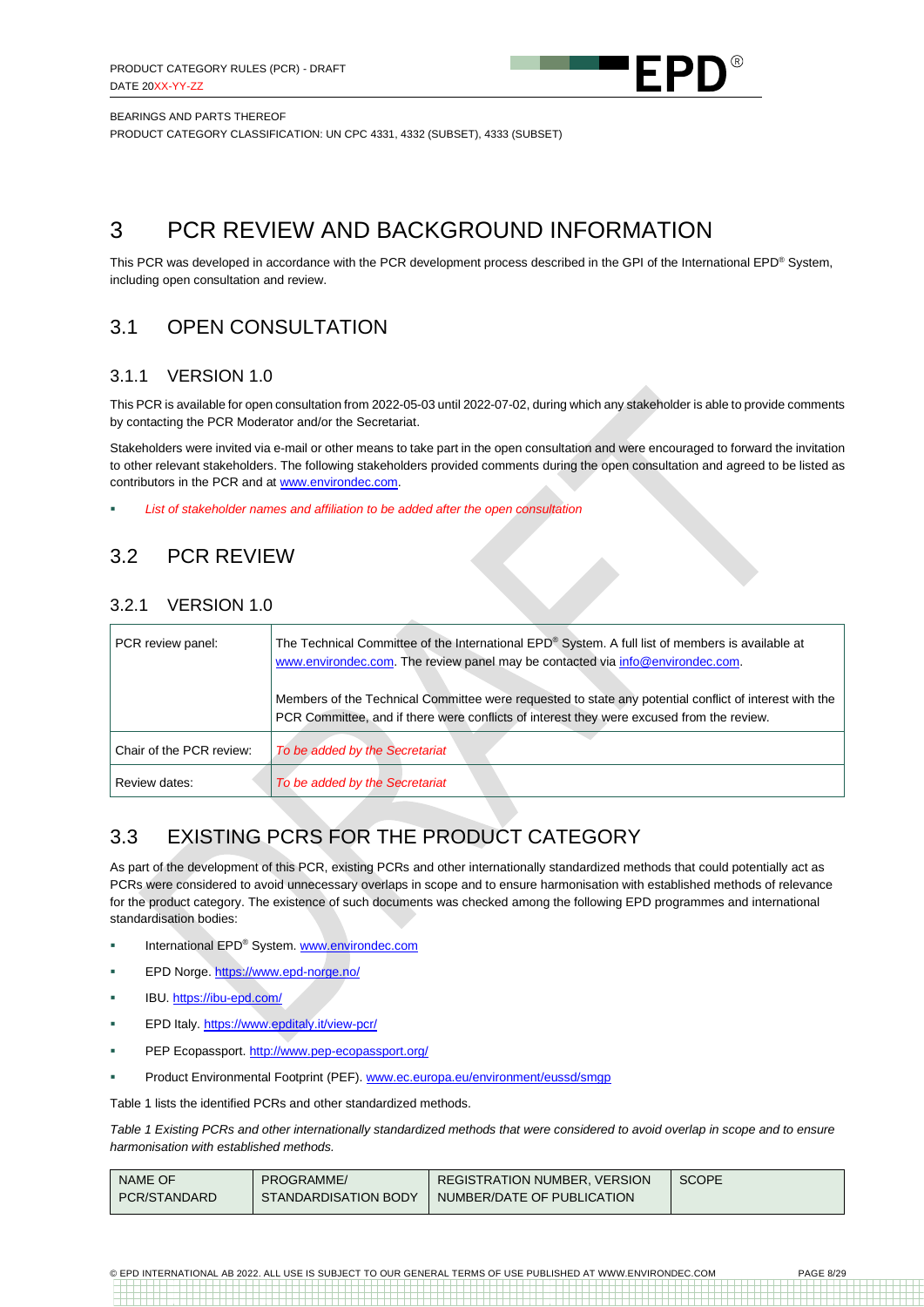

PRODUCT CATEGORY CLASSIFICATION: UN CPC 4331, 4332 (SUBSET), 4333 (SUBSET)

| PCR 2014:10<br><b>Fabricated steel</b><br>products, except<br>construction products,<br>machinery and<br>equipment | International EPD® System | 2014:10<br>VERSION 2.12<br>VALID UNTIL: 2022-10-04<br>PUBLICATION DATE: 2019-09-06               | No overlap in scope. Rules<br>for developing EPDs for<br>finished steel products (non-<br>construction)             |
|--------------------------------------------------------------------------------------------------------------------|---------------------------|--------------------------------------------------------------------------------------------------|---------------------------------------------------------------------------------------------------------------------|
| PCR 2015:03 Basic<br>iron or steel products<br>& special steels,<br>except construction<br>steel products          | International EPD® System | 2015:03<br><b>VERSION 2.0</b><br>VALID UNTIL: 2024-03-27<br>PUBLICATION DATE: 2020-03-27         | No overlap in scope. Rules<br>for developing EPDs for<br>basic steel and iron<br>products (non-construction)        |
| NPCR 013 Part B for<br>steel and aluminium<br>construction products<br>(references to<br>EN15804+A2)               | <b>EPD NORGE</b>          | <b>NPCR 013</b><br>VERSION 4.0<br>VALID UNTIL: 2024-04-10<br>PUBLICATION DATE: 2021-10-6         | No overlap in scope. Rules<br>for developing EPDs for<br>finished steel and<br>aluminium products<br>(construction) |
| NPCR 013 Part B for<br>steel and aluminium<br>construction products                                                | <b>EPD NORGE</b>          | <b>NPCR 013</b><br><b>VERSION 3.0</b><br>VALID UNTIL: 2024-04-10<br>PUBLICATION DATE: 2019-04-10 | No overlap in scope. Rules<br>for developing EPDs for<br>finished steel and<br>aluminium products<br>(construction) |
| PEFCR 2019-06-28<br>for Metal Sheets for<br><b>Various Applications</b>                                            | European Commission       | PEFCR 2019-06-28<br>Expired on Dec 31, 2021.                                                     | No overlap in scope. Rules<br>for developing PEFs for<br>metal sheets (construction<br>and non-construction)        |

No existing PCRs or other relevant internationally standardized methods with overlapping scope were identified

## <span id="page-8-0"></span>3.4 REASONING FOR DEVELOPMENT OF PCR

This PCR was developed to enable publication of EPDs for this product category based on ISO 14025, ISO 14040/14044. The PCR enables different practitioners to generate consistent results when assessing the environmental impact of products of the same product category, and thereby it supports comparability of products within a product category.

## <span id="page-8-1"></span>3.5 UNDERLYING STUDIES USED FOR PCR DEVELOPMENT

The methodological choices made during the development of this PCR (declared/functional unit, system boundary, allocation methods, impact categories, data quality rules, etc.) were primarily based on the following underlying studies:

- Ekdahl, Å., 2007. Report 2001:1, Life Cycle Assessment on SKF's Spherical Roller Bearing. 24024, Chalmers University of Technology.
- Rinde, B, 2008. LCA and Methodological Choices for Identification of Improvement Potential Case Study Bearing Unit. Chalmers University of Technology.
- Agestam, K, 2011. Comparison of sealed and open roller bearings using an environmental life cycle perspective-study including a life cycle assessment for a specific application and development of a life cycle based tool.
- Ranjan, P, Agrawal, R, and Jain, JK, 2019, Proceedings of the International Conference on Industrial Engineering and Operation Management Pilsen, Czec Republic, July 23-26, 2019.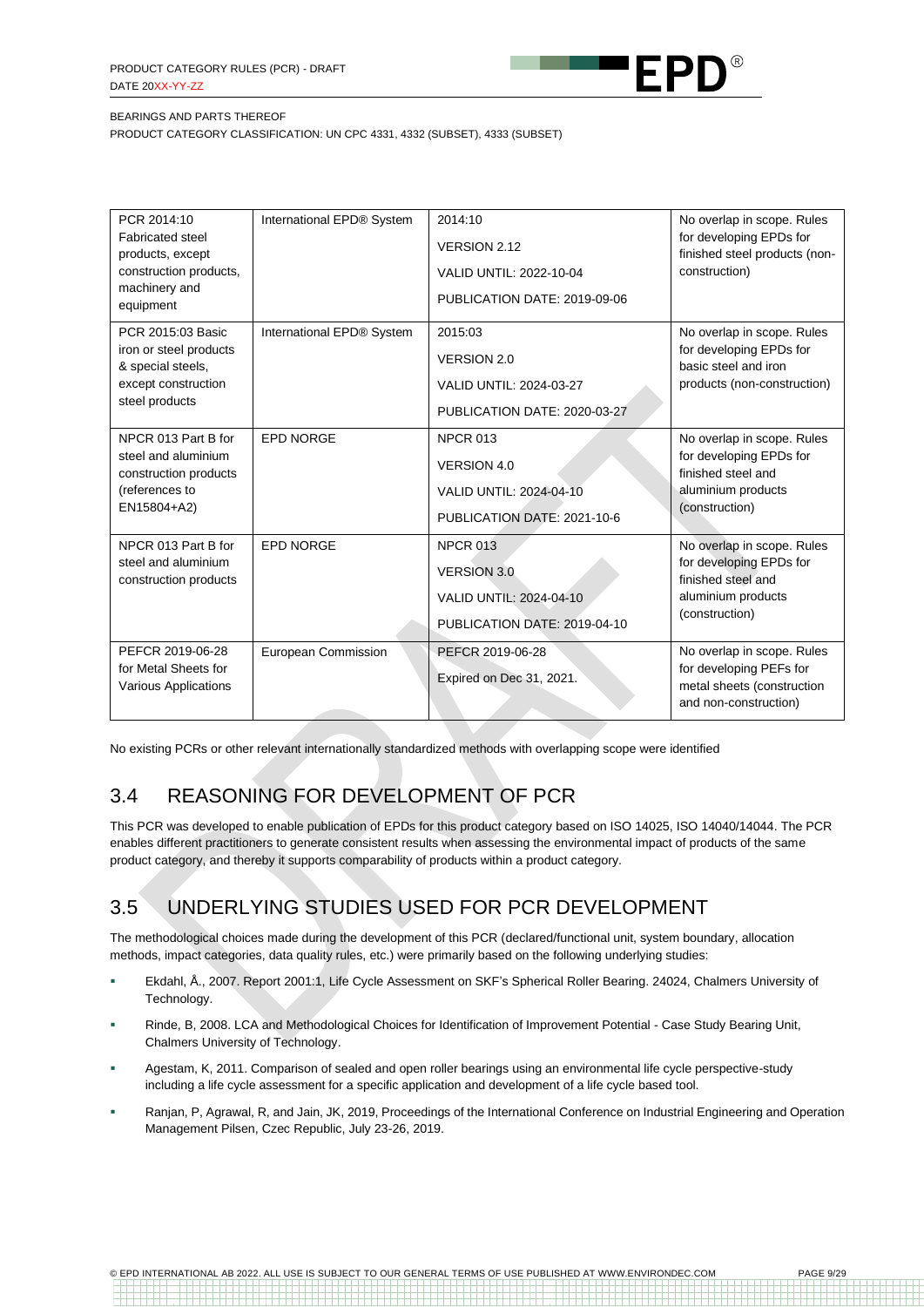

PRODUCT CATEGORY CLASSIFICATION: UN CPC 4331, 4332 (SUBSET), 4333 (SUBSET)

## <span id="page-9-0"></span>4 GOAL AND SCOPE, LIFE CYCLE INVENTORY AND LIFE CYCLE IMPACT ASSESSMENT

The goal of this section is to provide specific rules, requirements and guidelines for developing an EPD for the product category as defined in Section [2.2.1.](#page-5-1)

### <span id="page-9-1"></span>4.1 DECLARED/FUNCTIONAL UNIT

This PCR uses a declared unit instead of a functional unit.

The declared unit shall be defined as one bearing unit.

To increase comparability between EPDs, it is therefore important to specify technical properties of relevance for the application/use of the product, when known. In the EPD, the use of the bearings (e.g., bearings used for wind turbine, car, etc.) and basic design parameters (designed service lifespan, rotary speed, etc.) should be declared.

### <span id="page-9-2"></span>4.2 TECHNICAL SPECIFICATION, LIFESPAN AND REFERENCE SERVICE LIFE (RSL)

<span id="page-9-3"></span>Due to the large number of bearing product categories and different application scenarios, there are big differences in designed service lifespan for different types of bearings, and it is difficult to specify one reasonable RSL year. The RSL will be based on the usage of the bearing in different industries and designed lifespan.

The bearing lifespan should be based on ISO 281, the basic rating life should be calculated as:

$$
L10 = \left(\frac{Cr}{Pr}\right)^{10/3}
$$

*Cr: basic dynamic load rating, in newtons*

*Pr: dynamic equivalent load, in newtons*

*Related technical specifications should be declared:*

| diameter        | weight               |
|-----------------|----------------------|
| rotary speed,   | load                 |
| rating lifetime | friction coefficient |

*Some general RSL for bearing unit used in different industries:*

| <b>Wind Power</b>                 | 20 years |
|-----------------------------------|----------|
| Metallurgy                        | 7 years  |
| Automobiles and electric vehicles | 15 years |
| Railway                           | 15 years |
| General industry                  | 10 years |
| Logistic                          | 10 years |

### 4.3 SYSTEM BOUNDARY

The scope of this PCR and EPDs based on it is cradle-to-grave.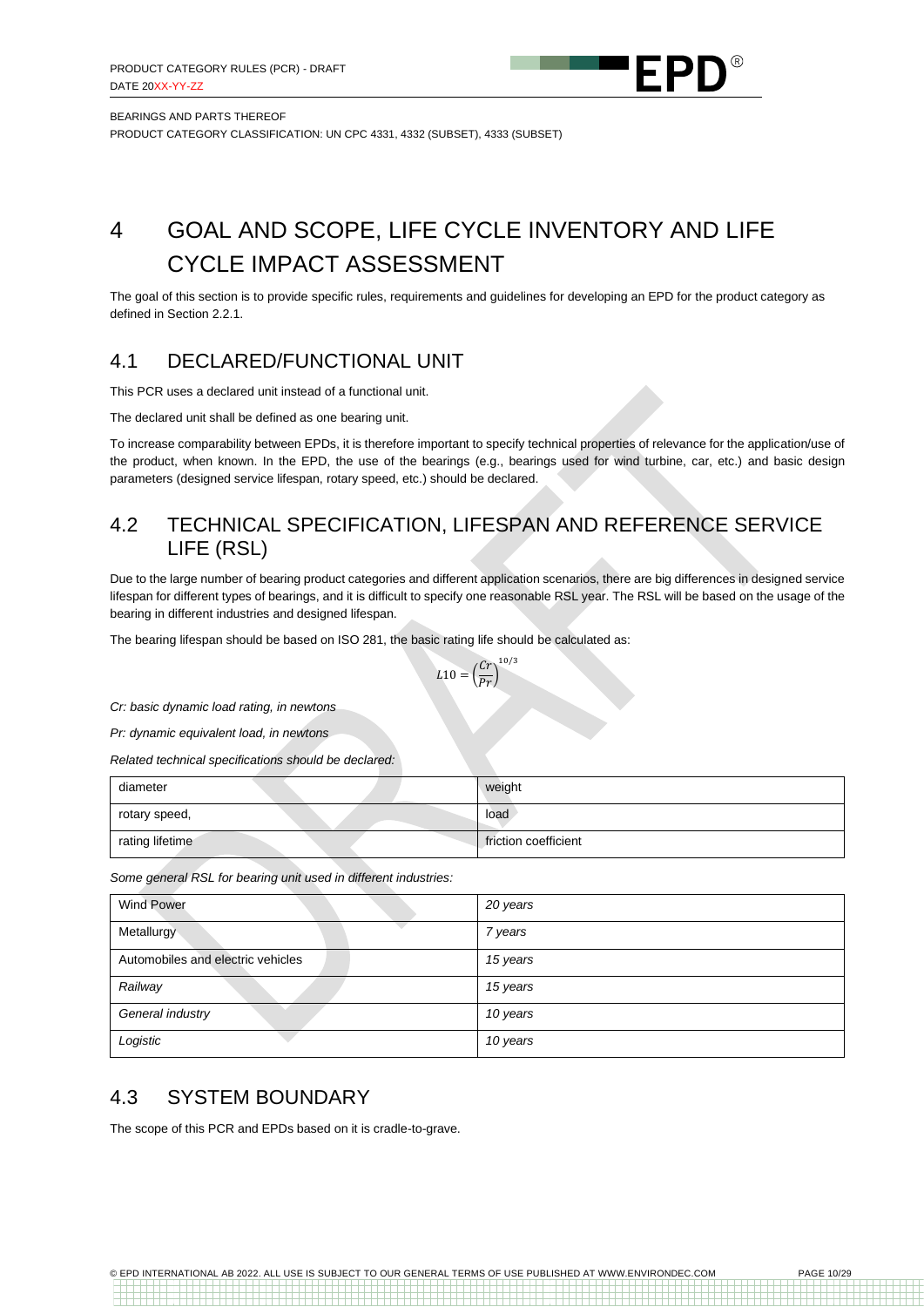

PRODUCT CATEGORY CLASSIFICATION: UN CPC 4331, 4332 (SUBSET), 4333 (SUBSET)

### 4.3.1 LIFE-CYCLE STAGES

For the purpose of different data quality rules and for the presentation of results, the life cycle of the product is divided into three life cycle stages:

- Upstream processes (from cradle-to-gate)
- Core processes (from gate-to-gate)
- Downstream processes (from gate-to-grave)

In the EPD, the environmental performance associated with each of the three life-cycle stages above shall be reported separately and in aggregated form. The processes included in the scope of the PCR and belonging to each life cycle stage are described in Sections [4.3.1.1](#page-10-0)[–4.3.1.3.](#page-11-0)

#### <span id="page-10-0"></span>4.3.1.1. Upstream processes

The following unit processes are part of the product system and shall be classified as upstream processes:

- **EXTRER** Extraction and processing of raw materials for all main parts and components.
- Production of auxiliary products used in the core process.
- Production of main parts and components used in the core process.
- Production of semi-products used in the core process, if applicable.
- Manufacturing of primary and secondary packaging, if relevant.
- Transportation processes (e.g. raw material, packaging, main parts and components, semi-product to the factory).
- Generation of electricity and production of fuels, steam and other energy carriers used in upstream processes.

Upstream processes not listed may also be included. All elementary flows at resource extraction shall be included, except for the flows that fall under the general cut-off rule in Section [4.5.](#page-12-1)

#### 4.3.1.2. Core processes

The following unit processes are part of the product system and shall be classified as core processes:

- Semi-product further processing, e.g., grinding and heat treatment if applicable
- Internal transports within the manufacturing plant.
- Assembly of the final product.
- Packaging of the manufactured product, if applicable and relevant.
- End-of-life treatment of manufacturing waste (e.g. slags, sludge, dust), even if carried out by third parties, including transportation.
- Direct emissions generated in the core processes (e.g. NOx, SOx, heavy metals, PM).
- Generation of electricity and production of fuels, steam and other energy carriers used in core processes.

Core processes not listed may also be included. Manufacturing of a minimum of 99% of the total weight of the declared product, including packaging if relevant, shall be included.

The following processes shall not be included:

- **■** Manufacturing of production equipment, buildings and other capital goods.
- Maintenance of machineries and other operations made occasionally (i.e. > 3 years frequency) or in emergency situations
- Business travel of personnel.
- Travel to and from work by personnel.
- Research and development activities.

Any other exclusion of life-cycle stages and unit processes shall be described and justified in the EPD.

© EPD INTERNATIONAL AB 2022. ALL USE IS SUBJECT TO OUR GENERAL TERMS OF USE PUBLISHED AT WWW.ENVIRONDEC.COM PAGE 11/29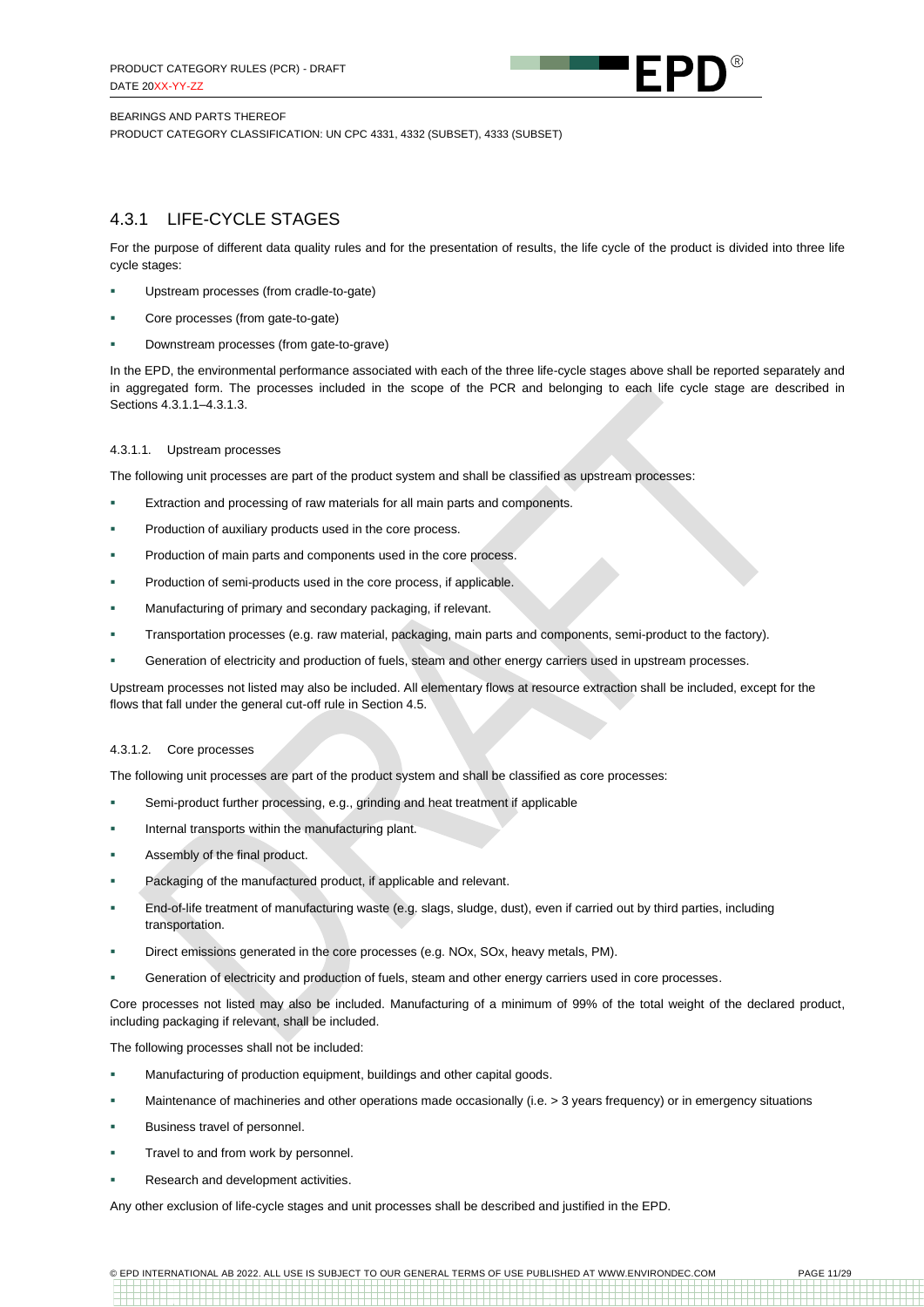

PRODUCT CATEGORY CLASSIFICATION: UN CPC 4331, 4332 (SUBSET), 4333 (SUBSET)

#### <span id="page-11-0"></span>4.3.1.3. Downstream processes

The following unit processes are part of the product system and shall be classified as downstream processes:

- **EXECT** Transportation of the product to distribution platform/retailer/consumer.
- Product use and maintenance activities, e.g., use of lubricant, maintenance service, remanufacturing of bearings.
- End-of-life treatment of the product, like recycling (including end-of-life remanufacturing) and other treatment.
- End-of-life processes of packaging waste, if relevant.

### 4.3.2 OTHER BOUNDARY SETTING

#### 4.3.2.1. Boundary towards nature

Boundaries to nature are defined as where the flows of material and energy resources leaves nature and enters the technical system (i.e. the product system). Emissions cross the system boundary to nature when they are emitted to air, soil or water.

#### 4.3.2.2. Boundary towards other technical systems

Boundaries towards other technical systems define the flow of materials and components to/from the product system under study and from/to other product systems. If there is an inflow of recycled material to the product system in the production/manufacturing stage, the transport from the scrapyard/collection site to the recycling plant, the recycling process, and the transportation from the recycling plant to the site where the material is being used shall be included. If there is an outflow of material or component to recycling, the transportation of the material to the scrapyard/collection site shall be included. The material or component going to recycling is then an outflow from the product system.

See Section [4.6](#page-12-2) for further guidance.

#### 4.3.2.3. Temporal boundary

The temporal boundary defines the time period for which the life cycle inventory data is recorded, e.g. for how long emissions from waste deposits are accounted. As default, the time period over which inputs to and outputs from the product system is accounted for shall be 100 years from the year that the LCA model best represents, considering the representativeness of the inventory data. This year shall, as far as possible, represent the year of the publication of the EPD.

#### 4.3.2.4. Geographical boundary

The geographical boundary defines the geographical coverage of the LCA. This shall reflect the physical reality of the product under study, accounting for the representativeness of technology, input materials and input energy.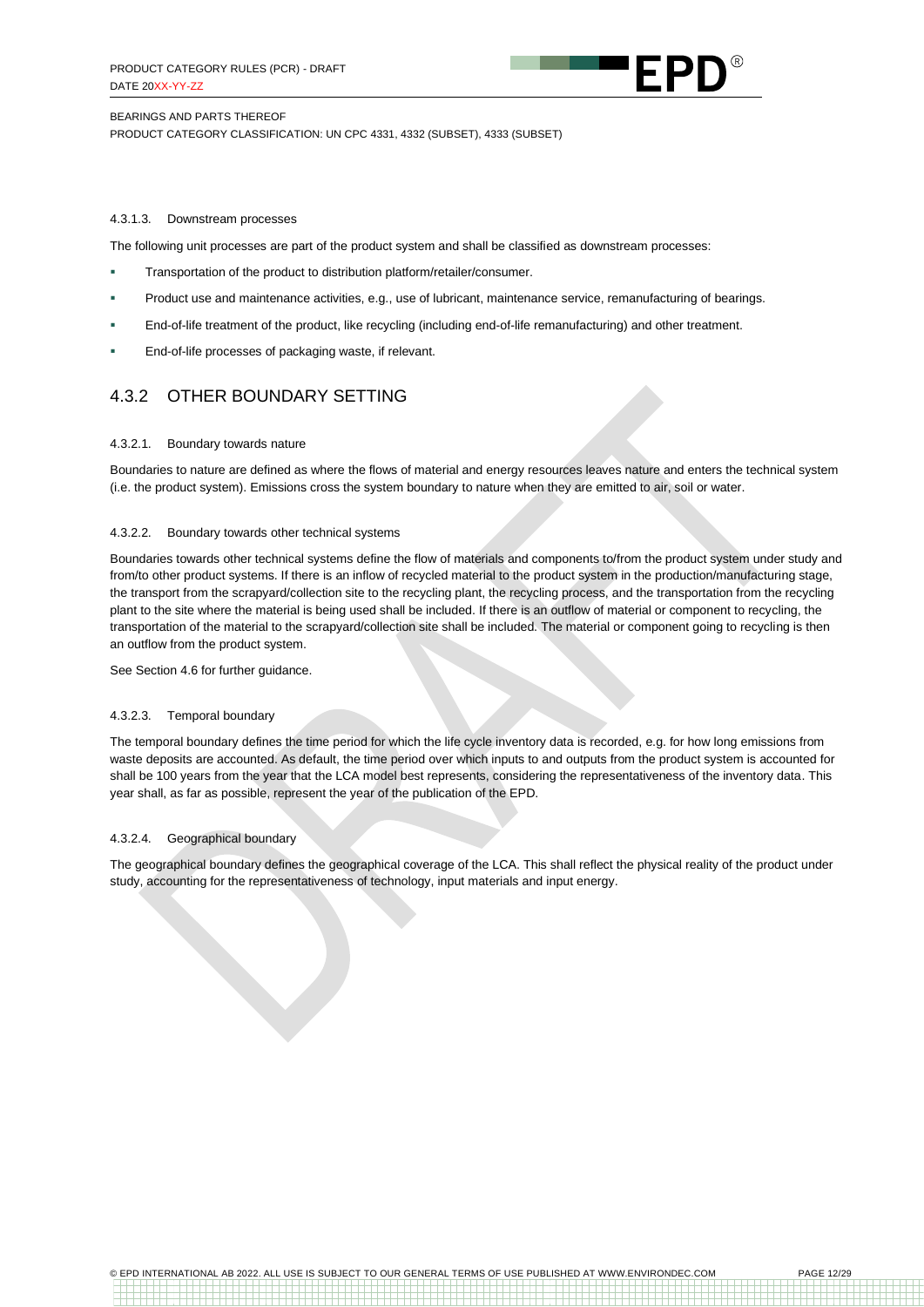

PRODUCT CATEGORY CLASSIFICATION: UN CPC 4331, 4332 (SUBSET), 4333 (SUBSET)

## <span id="page-12-0"></span>4.4 SYSTEM DIAGRAM



Figure 2 *System diagram illustrating the processes that shall be included in the product system, divided into upstream, core and downstream processes. The illustration of processes to include may not be exhaustive. If any omission of lifecycle stages and processes are made, the system diagram should indicate it.*

## <span id="page-12-1"></span>4.5 CUT-OFF RULES

A cut-off rule of 1% shall be applied. In other words, the included inventory data (not including inventory data of processes that are explicitly outside the system boundary as described in Section [0\)](#page-9-3) shall together give rise to at least 99% of the results of any of the environmental impact categories. Also, 99% of the mass of the product content and 99% of the energy use of the product life cycle shall be accounted for. The cut-off of inventory data should, however, be avoided, and all available inventory data shall be used.

The cut-off of inventory data, based on the above cut-off rule, should be an output of a sensitivity analysis, alone or in combination with expert judgment based on experience of similar product systems. Further, the cut-off shall be possible to verify in the verification process, hence the exclusion of inventory data based on the cut-off rule shall be documented in the LCA report, and the EPD developer shall provide the information the verifier considers necessary to verify the cut-off.

## <span id="page-12-2"></span>4.6 ALLOCATION RULES

Allocation can be divided into allocation of co-products, i.e. allocation of unit processes that generate several products, and allocation of waste, i.e. allocation of unit processes that generate materials that are, for example, landfilled recovered, recycled or reused, and which require further processing to cease being waste and become products (see criteria for end-of-waste state in Sectio[n 4.6.2\)](#page-13-1).

The principles for allocation of co-products and allocation of waste are described separately in the following subsections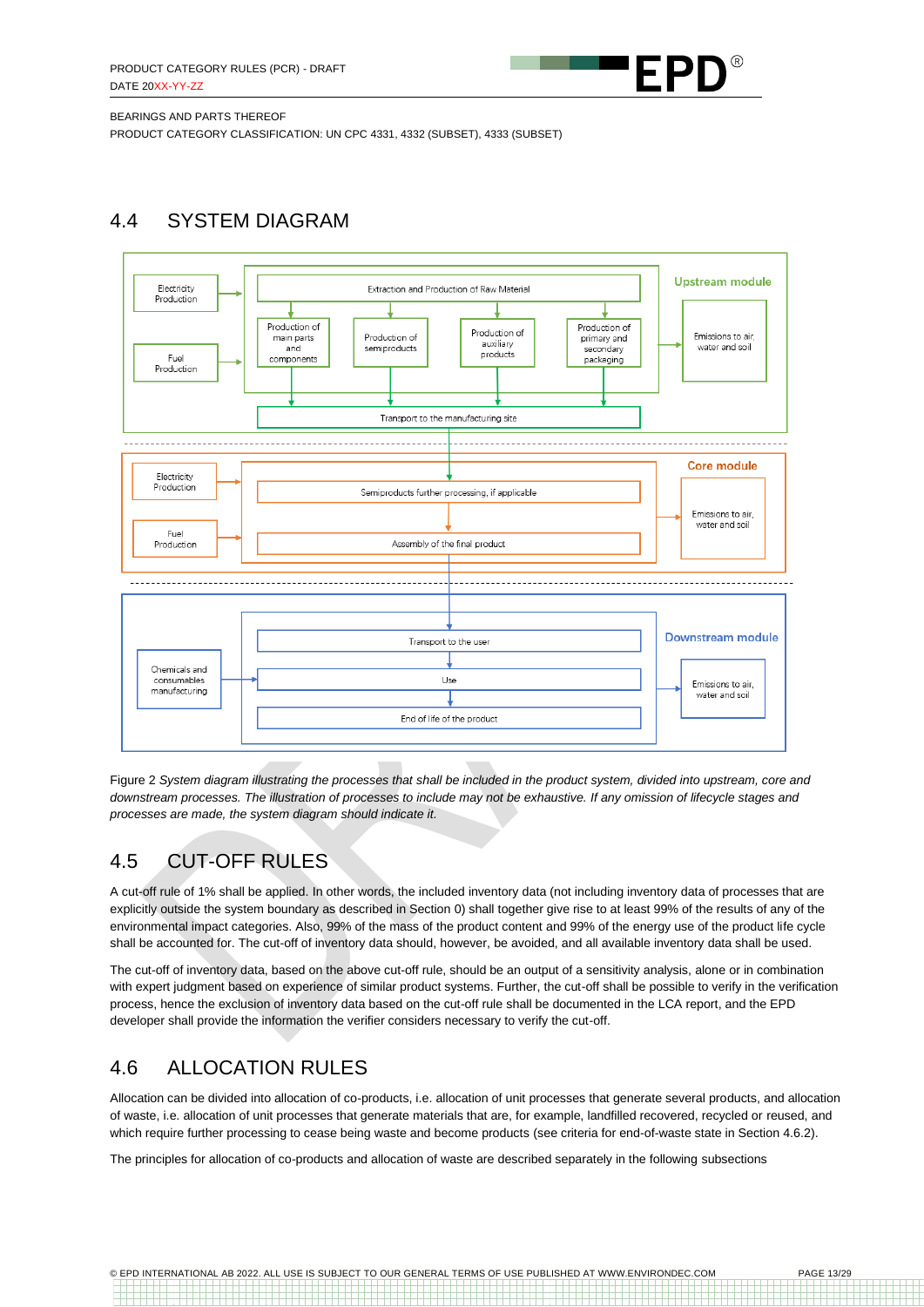

PRODUCT CATEGORY CLASSIFICATION: UN CPC 4331, 4332 (SUBSET), 4333 (SUBSET)

### 4.6.1 CO-PRODUCT ALLOCATION

The following hierarchy of allocation methods shall be followed for co-product allocation:

- 1. Allocation shall be avoided, if possible, by dividing the process to be allocated into sub-processes and collecting the inventory data for each sub-process.
- 2. If allocation cannot be avoided, the inventory data should be partitioned between the different co-products in a way that reflects the underlying physical relationships between them, i.e. allocation should reflect the way in which the inventory data changes if the quantities of delivered co-products change.
- 3. If a physical relationship between the inventory data and the delivery of co-products cannot be established, the inventory data should be allocated between the co-products in a way that reflects other relationships between them. For example, inventory data might be allocated between co-products in proportion to their economic values. If economic allocation is used, a sensitivity analysis exploring the influence of the choice of the economic value shall be included in the LCA report.

### <span id="page-13-1"></span>4.6.2 ALLOCATION OF WASTE TREATMENT PROCESSES

Allocation of waste shall follow the polluter pays principle and its interpretation in EN 15804: "processes of waste processing shall be assigned to the product system that generates the waste until the end-of-waste state is reached." The end-of-waste state is reached when all the following criteria for the end-of-waste state are fulfilled (adapted from EN 15804):

- the recovered material, component or product is commonly used for specific purposes;
- a market or demand, identified e.g. by a positive economic value, exists for such a recovered material, component or product;
- the recovered material, component or product fulfils the technical requirements for the specific purposes and meets the existing legislation and standards applicable to products; and
- the use of the recovered material, product or construction element will not lead to overall adverse environmental or human health impacts.

The above outlined principle means that the generator of the waste shall carry the full environmental impact until the point in the product life cycle in which the end-of-waste criteria are fulfilled. Waste may have a negative economic market value, and then the end-of-waste stage is typically reached after (part of) the waste processing and further refinement, at the point at which the waste no longer has a negative market value. This allocation method is (in most cases) in line with a waste generator's juridical and financial responsibilities. See the GPI for further information and examples.

For waste being recycled or reused, processes after the end-of-waste state, if any, shall be attributed to the product system using the recycled/reused material flow (recycled materials are thereafter considered secondary raw materials).

This is valid both for scraps in input in the upstream phase (i.e. carrying the environmental impacts of transport and pre-treatment, not the impacts generated in the earlier lifecycle) and waste produced in the core phase (i.e. carrying the environmental impacts of waste treatment).

Even if benefits of reuse, recycling or recovery by default should be considered to be outside the system, quantitative information on recovered material/energy that potentially can lead to environmental benefits may be declared separately as additional environmental information (see Section 5.4.6).

## <span id="page-13-0"></span>4.7 DATA QUALITY REQUIREMENTS AND SELECTION OF DATA

Life cycle inventory data are classified into specific data and generic data, where the latter can be selected generic data or proxy data. The data categories are defined as follows:

- specific data (also referred to as "primary data" or "site-specific data"):
	- data gathered from the actual manufacturing plant where product-specific processes are carried out;
	- actual data from other parts of the life cycle traced to the product under study, for example site-specific data on the production of materials or generation of electricity provided by contracted suppliers, and transportation data on distances, means of transportation, load factor, fuel consumption, etc., of contracted transportation providers; and
	- LCI data from databases on transportation and energyware that is combined with actual transportation and energy parameters as listed above.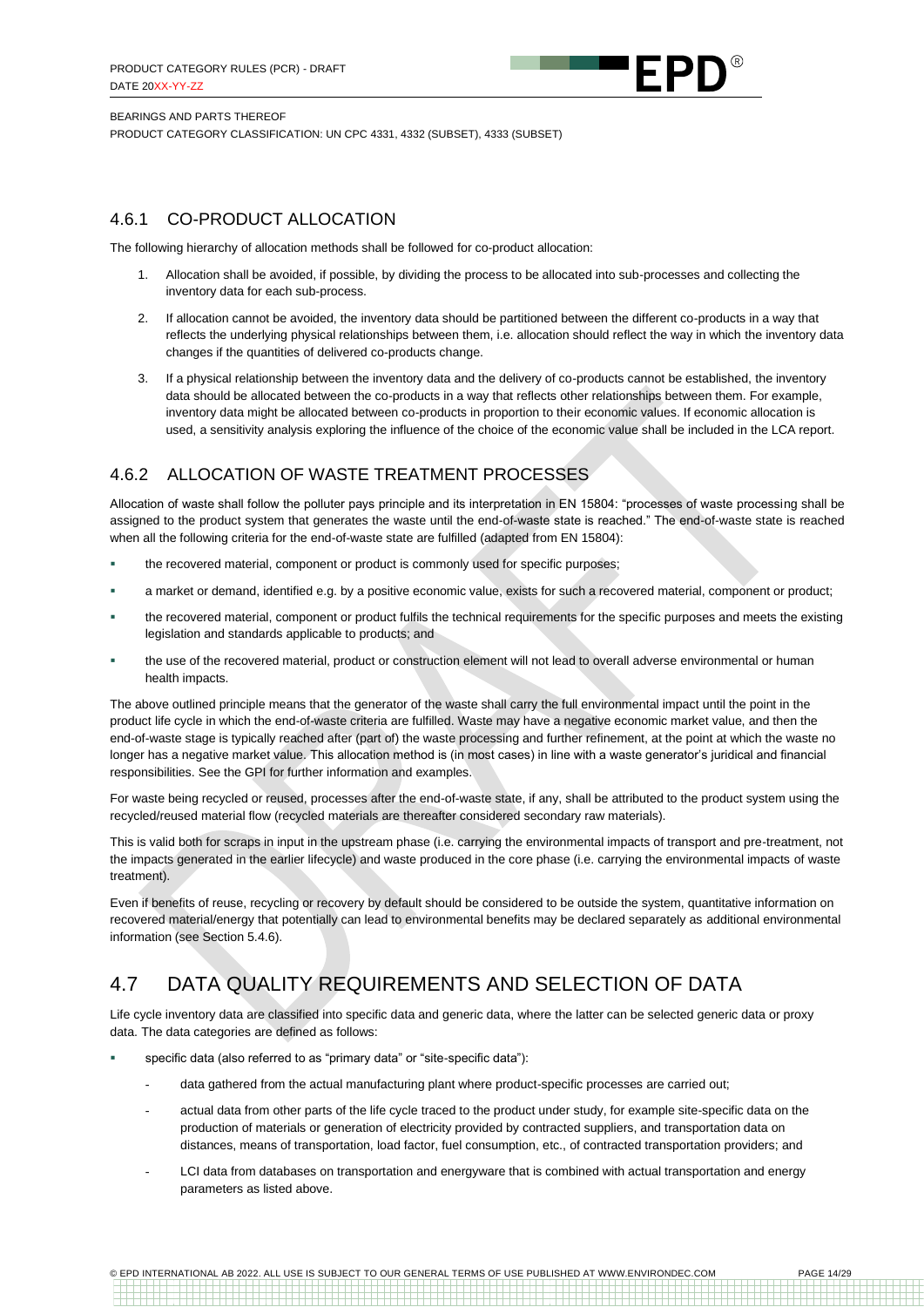

BEARINGS AND PARTS THEREOF PRODUCT CATEGORY CLASSIFICATION: UN CPC 4331, 4332 (SUBSET), 4333 (SUBSET)

- generic data (sometimes referred to as "secondary data"), divided into:
	- selected generic data: data (e.g. commercial databases and free databases) that fulfil prescribed data quality requirements for precision, completeness, and representativeness (see below Sectio[n 4.7.1\)](#page-14-0),
	- proxy data: data (e.g. commercial databases and free databases) that do not fulfil all of the data quality requirements of "selected generic data".

Specific data shall be used for the core processes. Specific data shall be used for upstream and downstream processes, when available, otherwise generic data may be used. Generic data should be used in cases in which they are representative for the purpose of the EPD, e.g. for bulk and raw materials on a spot market, if there is a lack of specific data on the final product or if a product consists of many components.

### <span id="page-14-0"></span>4.7.1 RULES FOR USING GENERIC DATA

For generic data to be classified as "selected generic data", the following requirements apply:

- datasets shall be based on attributional LCA modelling (e.g., not be based on marginal data and not include credits from system expansion),
- the reference year shall be as current as possible and should be representative for the validity period of the EPD,
- the 1% cut-off rule (as described in Section A.3.3) shall be met on the level of the product system,
- datasets shall represent average values for a specific reference year; however, how data are generated could vary, e.g. over time, and then they should have the form of a representative annual average value for a specified reference period (such deviations shall be justified and declared in the EPD), and
- the representativeness of the data shall be assessed to be better than  $±5%$ , in terms of the environmental impact calculated on the basis of the data, of data that is fully representative for the given temporal, technological and geographical context.

If selected generic data that meets the above data quality requirements are not available, proxy data may be used. The environmental impacts associated with proxy data shall not exceed 10% of the overall environmental impact of the product system.

The EPD may include a data quality declaration to demonstrate the share of specific data, selected generic data and proxy data contributing to the results of the environmental impact indicators.

### 4.7.2 EXAMPLES OF DATABASES FOR GENERIC DATA

No specific database are recommended for generic data.

### 4.7.3 DATA QUALITY REQUIREMENTS AND OTHER MODELLING GUIDANCE PER LIFE-CYCLE STAGE

Below are further data quality requirement per life-cycle stage. Exceptions to the requirements may be accepted, if justified in the EPD; such exceptions are subject to the approval by the verifier on a case-to-case basis.

#### 4.7.3.1. Upstream processes

- Data referring to processes and activities upstream in a supply chain over which the EPD owner direct management control shall be specific and collected on site.
- Data on main parts, packaging, or main auxiliaries should be requested from the contractor as specific data, as well as infrastructure, where relevant. In particular, bearing steel production should refer to specific data. If not available, the use and choice of generic data shall be justified.
- Data on transport of main parts and components along the supply chain to a distribution point (e.g. a stockroom or warehouse) where the final delivery to the manufacturer can take place, should be specific and based on the actual transportation mode, distance from the supplier, and vehicle load.
- In case specific data is lacking, selected generic data may be used. If this is also lacking, proxy data may be used (see Section [4.7\)](#page-13-0).
- For upstream processes modelled with specific data, generation of electricity used shall be accounted for in this priority: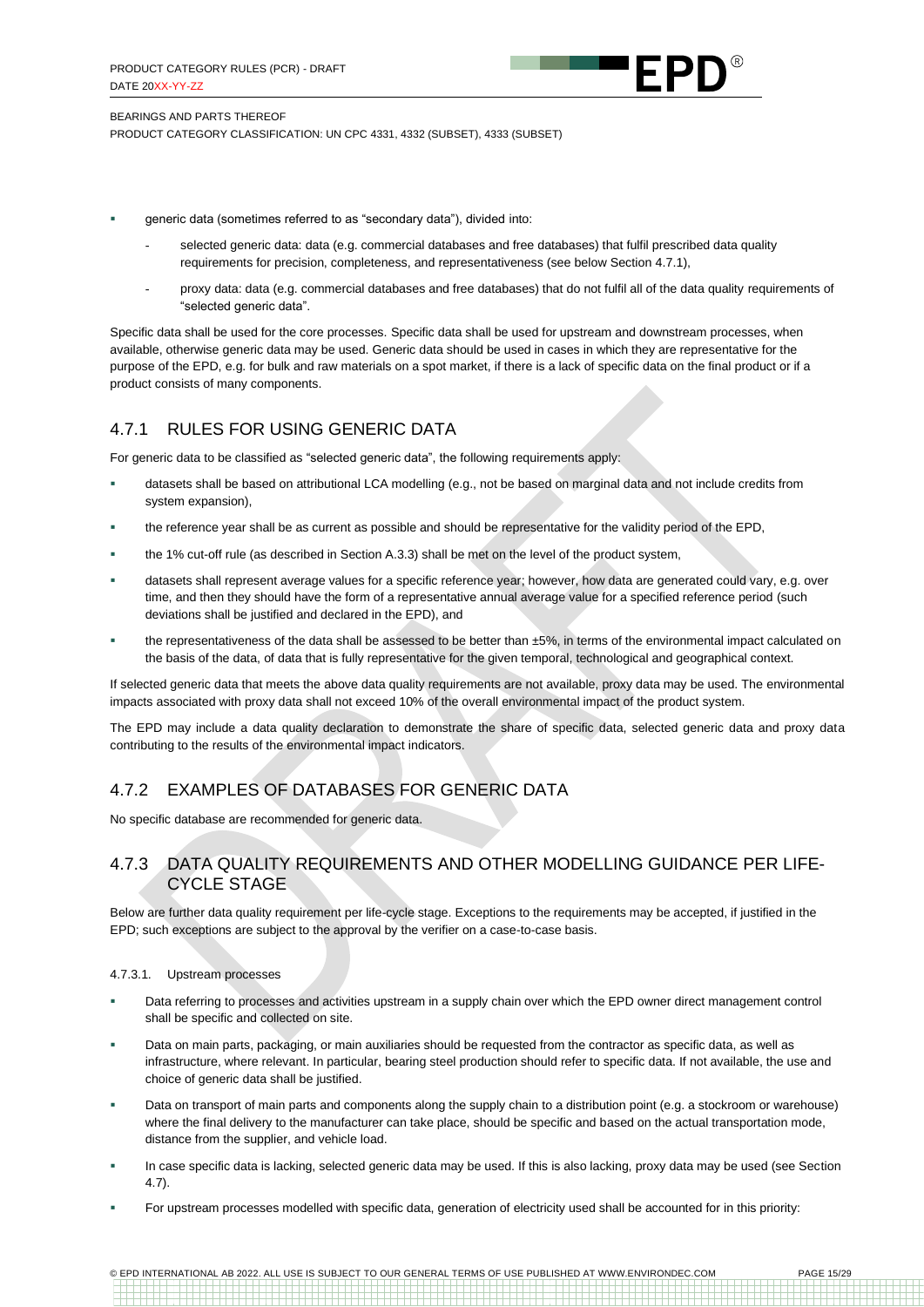

PRODUCT CATEGORY CLASSIFICATION: UN CPC 4331, 4332 (SUBSET), 4333 (SUBSET)

- 1. Specific electricity mix as generated, or purchased from an electricity supplier, demonstrated by a Guarantee of Origin or similar as provided by the electricity supplier.
- 2. Residual electricity mix of the electricity supplier on the market.
- 3. Residual electricity mix on the market.
- 4. Electricity consumption mix on the market.

The residual electricity mix is the mix when all contract-specific electricity that has been sold to other customers has been subtracted from the total consumption mix.

"The market" in the above hierarchy may correspond a national electricity market, if this can be justified.

The mix of electricity used in upstream processes shall be documented in the EPD, where relevant.

#### 4.7.3.2. Core processes

- Transport from the final delivery point of raw materials, chemicals, main parts, and components (see above regarding upstream processes) to the manufacturing plant/place of service provision should be based on the actual transportation mode, distance from the supplier, and vehicle load, if available.
- Goods: Specific data shall be used for the assembly of the product and for the manufacture of main parts as well as for on-site generation of steam, heat, electricity, etc., where relevant.
- Services: Specific data shall be used for the consumption of materials, chemicals, steam, heat, electricity, etc., necessary for execution of the service
- For electricity used in the core processes, generation of electricity used shall be accounted for in this priority:
	- 1. Specific electricity mix as generated, or purchased from an electricity supplier, demonstrated by a Guarantee of Origin or similar as provided by the electricity supplier.
	- 2. Residual electricity mix of the electricity supplier on the market.
	- 3. Residual electricity mix on the market.
	- 4. Electricity consumption mix on the market. This option shall not be used for electricity used in processes over which the manufacturer (EPD owner) has direct control<sup>2</sup>.

The residual electricity mix is the mix when all contract-specific electricity that has been sold to other customers has been subtracted from the total consumption mix.

"The market" in the above hierarchy may correspond a national electricity market, if this can be justified.

The mix of electricity used in the core processes shall be documented in the EPD, where relevant.

Waste treatment processes of manufacturing waste should be based on specific data, if available.

#### 4.7.3.3. Downstream processes

- Data for the use stage are usually based on scenarios, but specific data should be used when available and relevant.
- Data on the emissions from the use stage should be based on documented tests, verified studies in conjunction with average or typical product use, or recommendations concerning suitable product use. Whenever applicable, test methods shall be internationally recognised.
- The use of electricity in the region/country where the product is used (as specified in the geographical scope of the EPD) shall be accounted for in the following priority:
	- 1. Residual electricity mix on the market.
	- 2. Electricity consumption mix on the market.

© EPD INTERNATIONAL AB 2022. ALL USE IS SUBJECT TO OUR GENERAL TERMS OF USE PUBLISHED AT WWW.ENVIRONDEC.COM PAGE 16/29

<sup>&</sup>lt;sup>2</sup> For electricity markets without trade of Guarantees of Origin (or similar), the residual mix will, however, be identical to the consumption mix.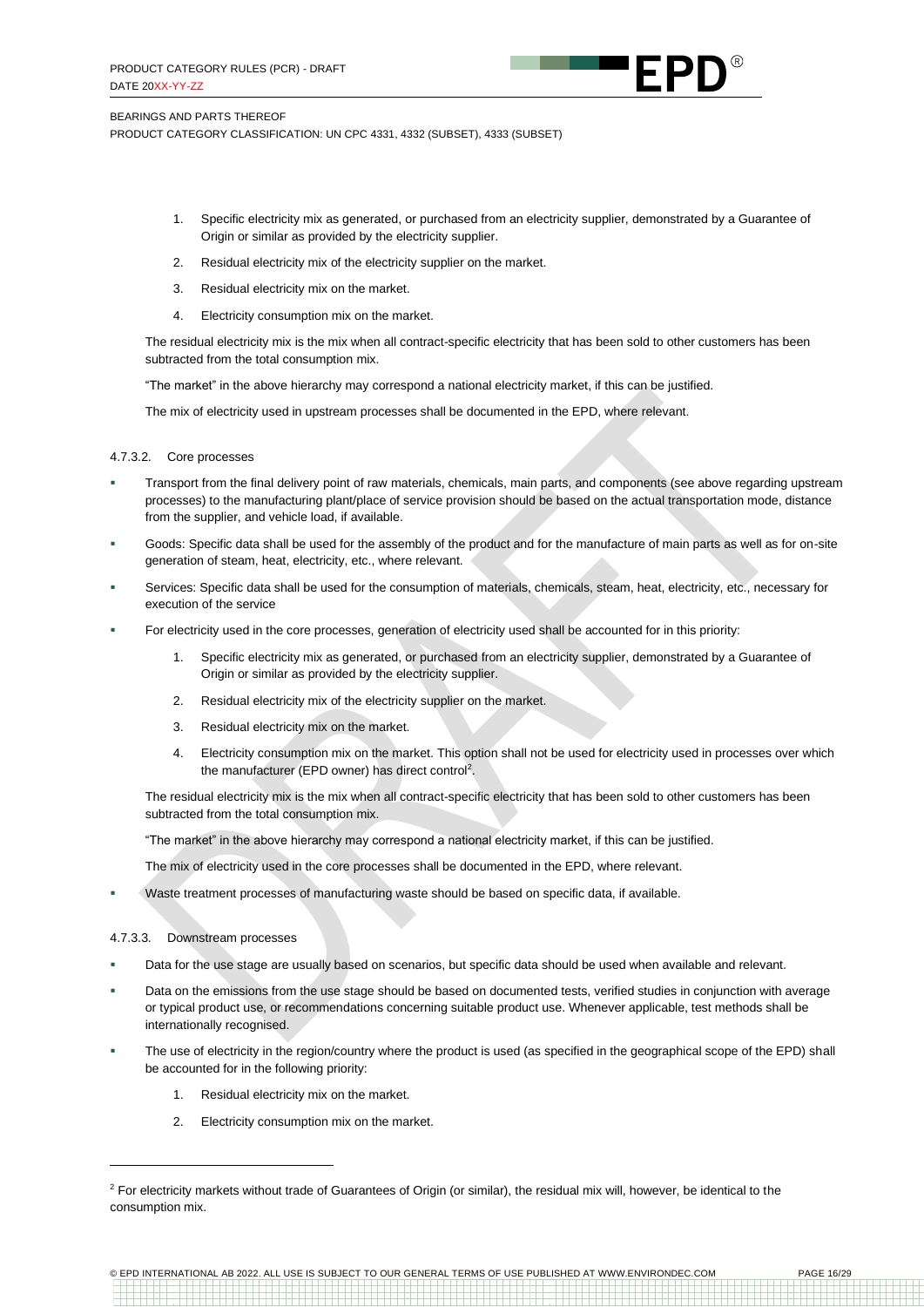

PRODUCT CATEGORY CLASSIFICATION: UN CPC 4331, 4332 (SUBSET), 4333 (SUBSET)

The residual electricity mix is the mix when all contract-specific electricity that has been sold to other customers has been subtracted from the total production mix.

"The market" in the above hierarchy may correspond a national electricity market, if this can be justified.

The mix of electricity used in the downstream processes shall be documented in the EPD, where relevant.

- The transport of the product to the customer shall be described in the EPD, where relevant, and be accounted for in this priority:
	- 1. Actual transportation modes and distances to specific a customer or market, representing the geographical scope of the EPD.
	- 2. A weighted average of transportation modes and distances, based on transportation to several customers or markets, representing the geographical scope of the EPD.
- Scenarios for the end-of-life stage shall be technically and economically practicable and compliant with current regulations in the relevant geographical region based on the geographical scope of the EPD. Key assumptions regarding the end-of-life stage scenario shall be documented in the EPD report.
- Bearings remanufacturing should be documented in the EPD report, if relevant.

### 4.7.4 DATA QUALITY DECLARATION

EPDs may include a declaration of the quality of data used in the LCA calculations.

### <span id="page-16-0"></span>4.8 ENVIRONMENTAL PERFORMANCE INDICATORS

The EPD shall declare the default environmental performance indicators and their methods as described at the website [\(www.environdec.com/i](http://www.environdec.com/impact-categories)ndicators), which includes both inventory indicators and indicators of potential environmental impact. The source and version of the impact assessment methods and characterisations factors used shall be reported in the EPD. Alternative regional impact assessment methods and characterisation factors may be calculated and displayed in addition to the default list. If so, the EPD shall contain an explanation of the difference between the different sets of indicators, as they may appear to the reader to display duplicate information.

If the default list of environmental performance indicators and methods at the [website](http://www.environdec.com/) is updated, the previous version of the list is valid in parallel to the new version during a transition period of 90 days, as described at the website.

Apart from the required inventory indicators, other inventory data may also be declared in the EPD, if relevant and useful for EPD users. Such data shall not be declared in the main body of the EPD, but in an annex.

## <span id="page-16-1"></span>4.9 INCLUDING MULTIPLE PRODUCTS IN THE SAME EPD

### 4.9.1 PRODUCTS FROM THE SAME COMPANY

Similar products from a single or several manufacturing sites covered by the same PCR and manufactured by the same company with the same major steps in the core processes may be included in the same EPD if none of the declared environmental performance indicators differ by more than 10% between any of the included products. The results for the environmental performance indicators of one representative product shall be declared according to Section [5.4.5.](#page-23-0) The choice of representative product shall be justified in the EPD, using, where applicable, statistical parameters.

### 4.9.2 SECTOR EPDS

The International EPD® System allows for an industry association to develop an EPD in the form of a Sector EPD. A Sector EPD declares the average product of multiple companies in a clearly defined sector in a clearly defined geographical area. Products covered in a sector EPD shall follow the same PCR and the same declared/functional unit shall be applied.

Any communication of the results from a Sector EPD should contain the information that the results are based on averages obtained from the sector as defined in the EPD. The communication shall not claim that the sector EPD results are representative for a certain manufacturer or its product.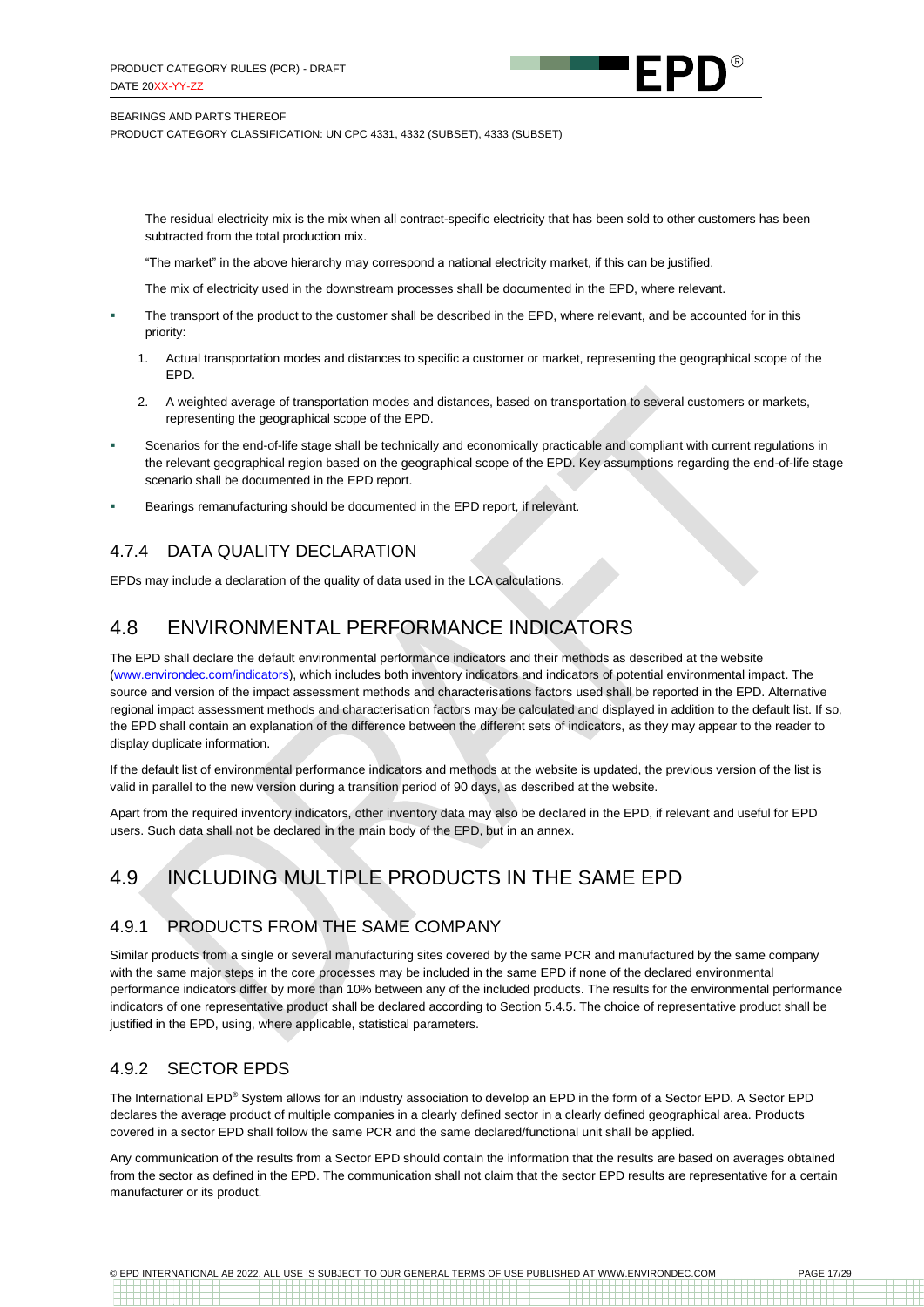

PRODUCT CATEGORY CLASSIFICATION: UN CPC 4331, 4332 (SUBSET), 4333 (SUBSET)

The following information shall also be included in a Sector EPD:

- a list of the contributing manufacturers that the Sector EPD covers,
- a description of how the selection of the sites/products has been done and how the average has been determined, and
- a statement that the document covers average values for an entire or partial product category (specifying the percentage of representativeness) and, hence, the declared product is an average that is not available for purchase on the market.

© EPD INTERNATIONAL AB 2022. ALL USE IS SUBJECT TO OUR GENERAL TERMS OF USE PUBLISHED AT WWW.ENVIRONDEC.COM PAGE 18/29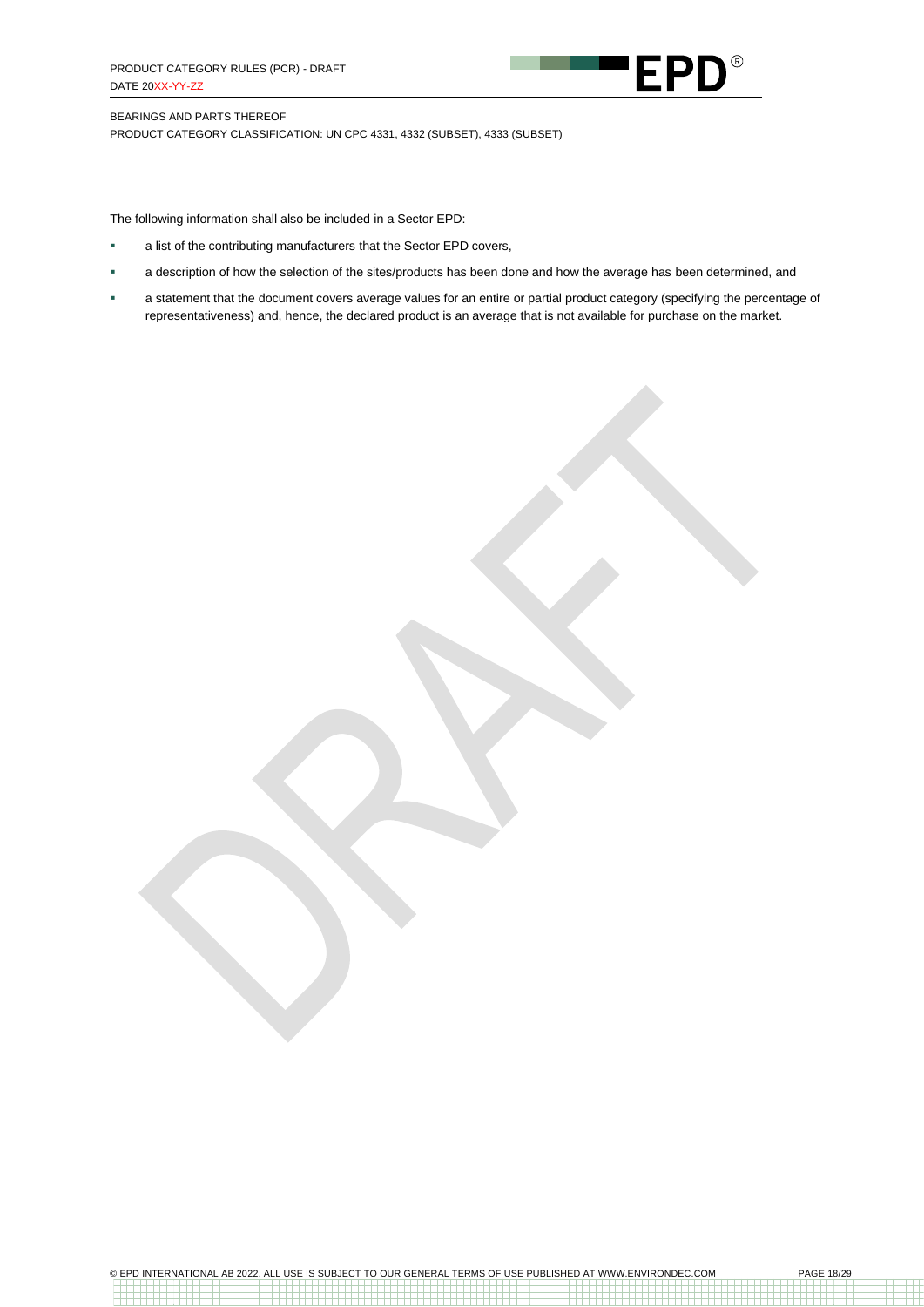

PRODUCT CATEGORY CLASSIFICATION: UN CPC 4331, 4332 (SUBSET), 4333 (SUBSET)

## <span id="page-18-0"></span>5 CONTENT AND FORMAT OF EPD

EPDs based on this PCR shall contain the information described in this section. Flexibility is allowed in the formatting and layout provided that the EPD still includes the prescribed information. A generic template for EPDs is available at [www.environdec.com.](http://www.environdec.com/)

The EPD content shall:

- be in line with the requirements and guidelines in ISO 14020 (Environmental labels and declarations General principles),
- be verifiable, accurate, relevant and not misleading, and
- **•** not include rating, judgements or direct comparison with other products<sup>3</sup>.

An EPD should be made with a reasonable number of pages for the intended audience and use.

The content of EPDs published in machine-readable format shall correspond with the content of the underlying EPD.

### <span id="page-18-1"></span>5.1 EPD LANGUAGES

EPDs should be published in English but may also be published in additional languages. If the EPD is not available in English, it shall contain an executive summary in English including the main content of the EPD. This summary is part of the EPD and, thus, also subject to the verification process.

### <span id="page-18-2"></span>5.2 UNITS AND QUANTITIES

The following requirements apply for units and quantities:

- The International System of Units (SI units) shall be used where available, e.g., kilograms (kg), Joules (J) and metres (m). Reasonable multiples of SI units may be decided in the PCR to improve readability, e.g., grams (g) or megajoules (MJ). The following exceptions apply:
	- Resources used for energy input (primary energy) should be expressed as kilowatt-hours (kWh) or megajoules (MJ), including renewable energy sources, e.g., hydropower, wind power and geothermal power.
	- Water use should be expressed in cubic metres  $(m^3)$
	- Temperature should be expressed in degrees Celsius (°C),
	- Time should be expressed in the units most practical, e.g., seconds, minutes, hours, days or years.
	- Results of the environmental performance indicators shall be expressed in the units prescribed by the impact assessment methods, e.g. kg  $CO<sub>2</sub>$  equivalents.
	- Three significant figures<sup>4</sup> should be adopted for all results. The number of significant digits shall be appropriate and consistent.
- Scientific notation may be used, e.g. 1.2E+2 for 120, or 1.2E-2 for 0.012.
- The thousand separator and decimal mark in the EPD shall follow one of the following styles (a number with six significant figures shown for illustration):
	- SI style (French version): 1 234.56
	- SI style (English version): 1 234.56

In case of potential confusion or intended use of the EPD in markets where different symbols are used, the EPD shall state what symbols are used for thousand separator and decimal mark.

Dates and times presented in the EPD should follow the format in ISO 8601. For years, the prescribed format is YYYY-MM-DD, e.g., 2017-03-26 for March 26<sup>th</sup>, 2017.

<sup>&</sup>lt;sup>3</sup> Therefore, results of normalization are not allowed to be reported in the FPD.

<sup>&</sup>lt;sup>4</sup> Significant figures are those digits that carry meaning contributing to its precision. For example with two significant digits, the result of 123.45 shall be displayed as 120, and 0.12345 shall be displayed as 0.12. In scientific notation, these two examples would be displayed as  $1.2*10^2$  and  $1.2*10^2$ .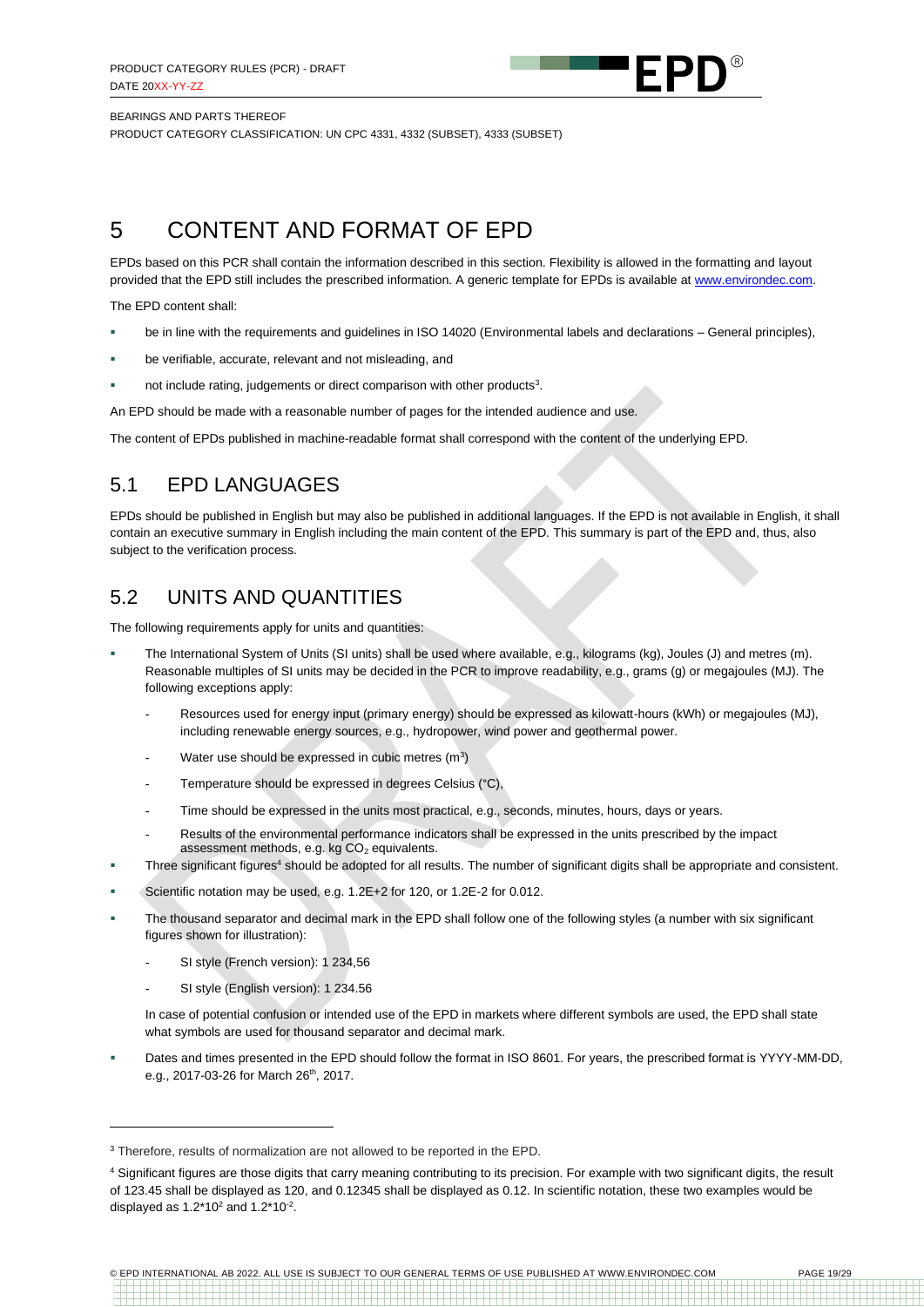

PRODUCT CATEGORY CLASSIFICATION: UN CPC 4331, 4332 (SUBSET), 4333 (SUBSET)

- The result tables shall:
	- Only contain values or the letters "ND" (Not Declared). It is not possible to specify ND for mandatory indicators. ND shall only be used for voluntary parameters that are not quantified because no data is available.<sup>5</sup>
	- Contain no blank cells, hyphens, less than or greater than signs or letters (except "ND").
	- Use the value "0" only for parameters that have been calculated to be zero.
	- Footnotes shall be used to explain any limitation to the result value.

### <span id="page-19-0"></span>5.3 USE OF IMAGES IN EPD

Images used in the EPD, especially pictures featured on the cover page, may in themselves be interpreted as an environmental claim. Images such as trees, mountains, wildlife that are not related to the declared product shall therefore be used with caution and in compliance with national legislation and best available practices in the markets in which the EPD is intended to be used.

### <span id="page-19-1"></span>5.4 EPD REPORTING FORMAT

The reporting format of the EPD shall include the following sections:

- Cover page (see Section [5.4.1\)](#page-19-2)
- Programme information (see Section [5.4.2\)](#page-20-0)
- Product information (see Section [5.4.3\)](#page-21-0)
- Content declaration (see Section  $\square$ [\)](#page-21-1)
- Environmental performance (see Section [5.4.5\)](#page-23-0)
- Additional environmental information (see Section [5.4.6\)](#page-23-1)
- Additional social and economic information (see Sectio[n 5.4.7\)](#page-24-1)
- References (see Section [5.4.9\)](#page-24-2)

The following sections shall be included, if relevant:

- Differences versus previous versions (see Section [5.4.8\)](#page-24-3)
- Executive summary in English (see Section [5.4.10\)](#page-24-4)

### <span id="page-19-2"></span>5.4.1 COVER PAGE

The cover page shall include:

- Product name and image
- Name and logotype of EPD owner
- The text "Environmental Product Declaration" and/or "EPD"
- Programme: The International EPD® System[, www.environdec.com](http://www.environdec.com/)
- Programme operator: EPD International AB
- Logotype of the International EPD® System
- EPD registration number as issued by the programme operator $6$
- Date of publication (issue): 20XX-YY-ZZ

<sup>5</sup> This requirement does not intend to give guidance on what indicators are mandated ("shall") or voluntary.

<sup>&</sup>lt;sup>6</sup> The EPD shall not include a "registration number" if such is provided by the certification body, as this may be confused with the registration number issued by the programme operator.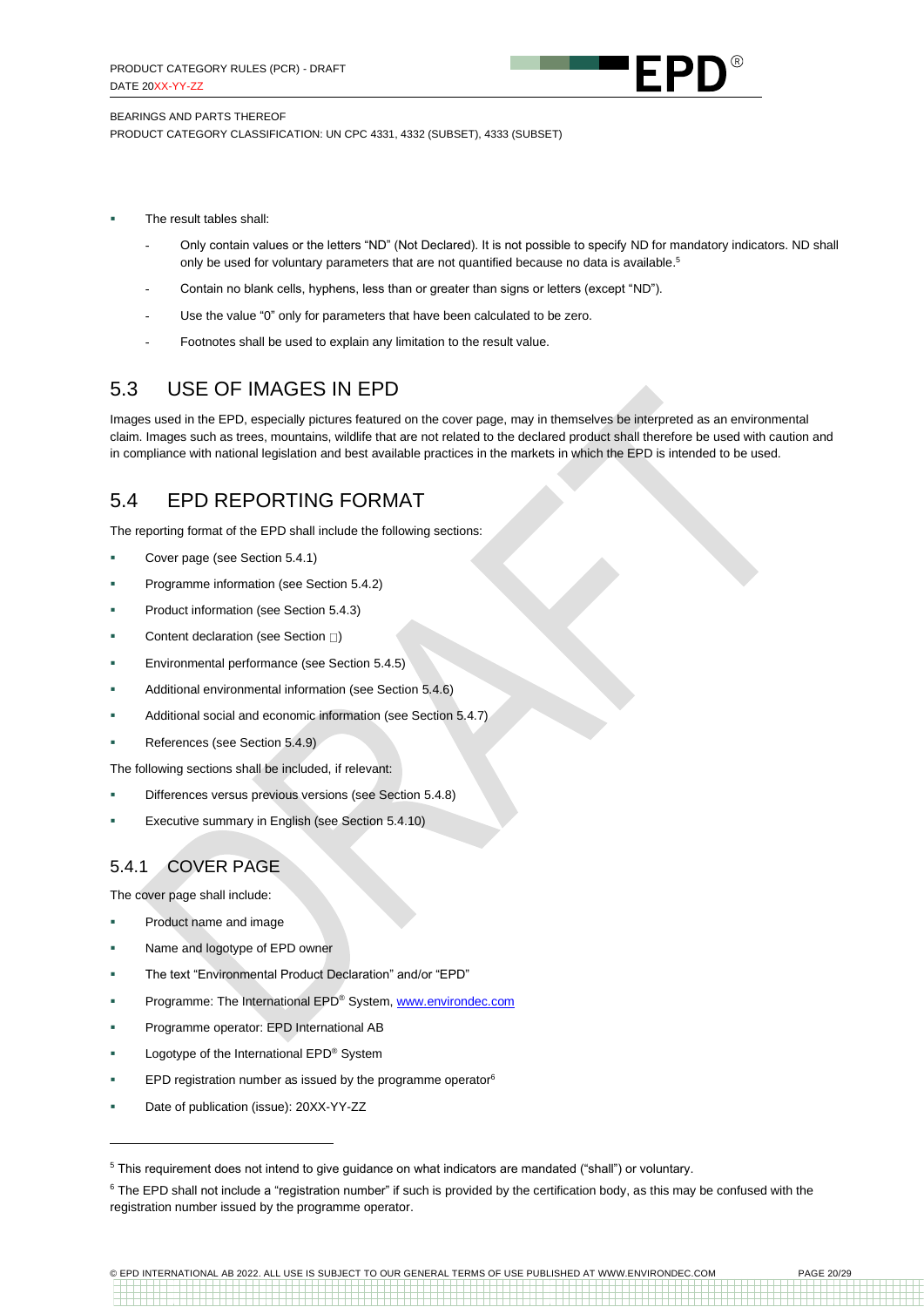

BEARINGS AND PARTS THEREOF PRODUCT CATEGORY CLASSIFICATION: UN CPC 4331, 4332 (SUBSET), 4333 (SUBSET)

- Date of revision: 20XX-YY-ZZ, when applicable
- Date of validity; 20XX-YY-ZZ
- A note that *"An EPD should provide current information and may be updated if conditions change. The stated validity is therefore subject to the continued registration and publication a[t www.environdec.com."](http://www.environdec.com/)*
- A statement of conformity with ISO 14025.
- For EPDs covering multiple products: a statement that the EPD covers multiple products and a list of all products covered by the EPD.
- For Sector EPDs: a statement that the EPD is a Sector EPD.
- For construction product EPDs:

In the case of EPDs registered through a regional hub (a regional or national programme based on and fully aligned with the International EPD® System through an agreement with the programme operator), "Programme", "Programme operator", and "Logotype" shall be expanded to include a reference to the regional programme and the organisation responsible for it.

Where applicable, the cover page shall also include the following information:

- Information about dual registration of EPD in another programme, such as registration number and logotype.
- A statement of conformity with other standards and methodological guides.

#### <span id="page-20-0"></span>5.4.2 PROGRAMME INFORMATION

The programme information section of the EPD shall include:

- Address of programme operator: *EPD International AB, Box 210 60, SE-100 31 Stockholm, Sweden, E-mail: [info@environdec.com](mailto:info@environdec.com)*
- The following statement on the requirements for comparability of EPDs, adapted from ISO 14025: *"EPDs within the same product category but from different programmes may not be comparable*. *For two EPDs to be comparable, they must be based on the same PCR (including the same version number) or be based on fully aligned PCRs or versions of PCRs; cover products with identical functions, technical performances and use (e.g. identical declared/functional units); have equivalent system boundaries and descriptions of data; apply equivalent data quality requirements, methods of data collection, and allocation methods; apply identical cut-off rules and impact assessment methods (including the same version of characterisation factors); have equivalent content declarations; and be valid at the time of comparison."*
- A statement that the EPD owner has the sole ownership, liability and responsibility of the EPD
- Information about verification<sup>7</sup> and the PCR in a table with the following format and contents:

Product category rules (PCR): *<name, registration number, version and UN CPC code(s)>*

PCR review was conducted by: <name and organisation of the review chair, and information on how to contact the chair through the *programme operator>*

Independent third-party verification of the declaration and data, according to ISO 14025:2006:

 $\square$  EPD process certification  $\square$  EPD verification  $\square$  Pre-verified tool

*In case of certification bodies:*

Accredited by: *<name of the accreditation body and accreditation number, if applicable>.*

*In case of individual verifiers:*

*<Name, and organisation of the individual verifier. The signature may also be included>*

Approved by: The International EPD® System

© EPD INTERNATIONAL AB 2022. ALL USE IS SUBJECT TO OUR GENERAL TERMS OF USE PUBLISHED AT WWW.ENVIRONDEC.COM PAGE 21/29

<sup>&</sup>lt;sup>7</sup> If the EPD has been verified by an approved individual verifier who has received contractual assistance from a certification body that is not accredited, this certification body shall not be included in this table.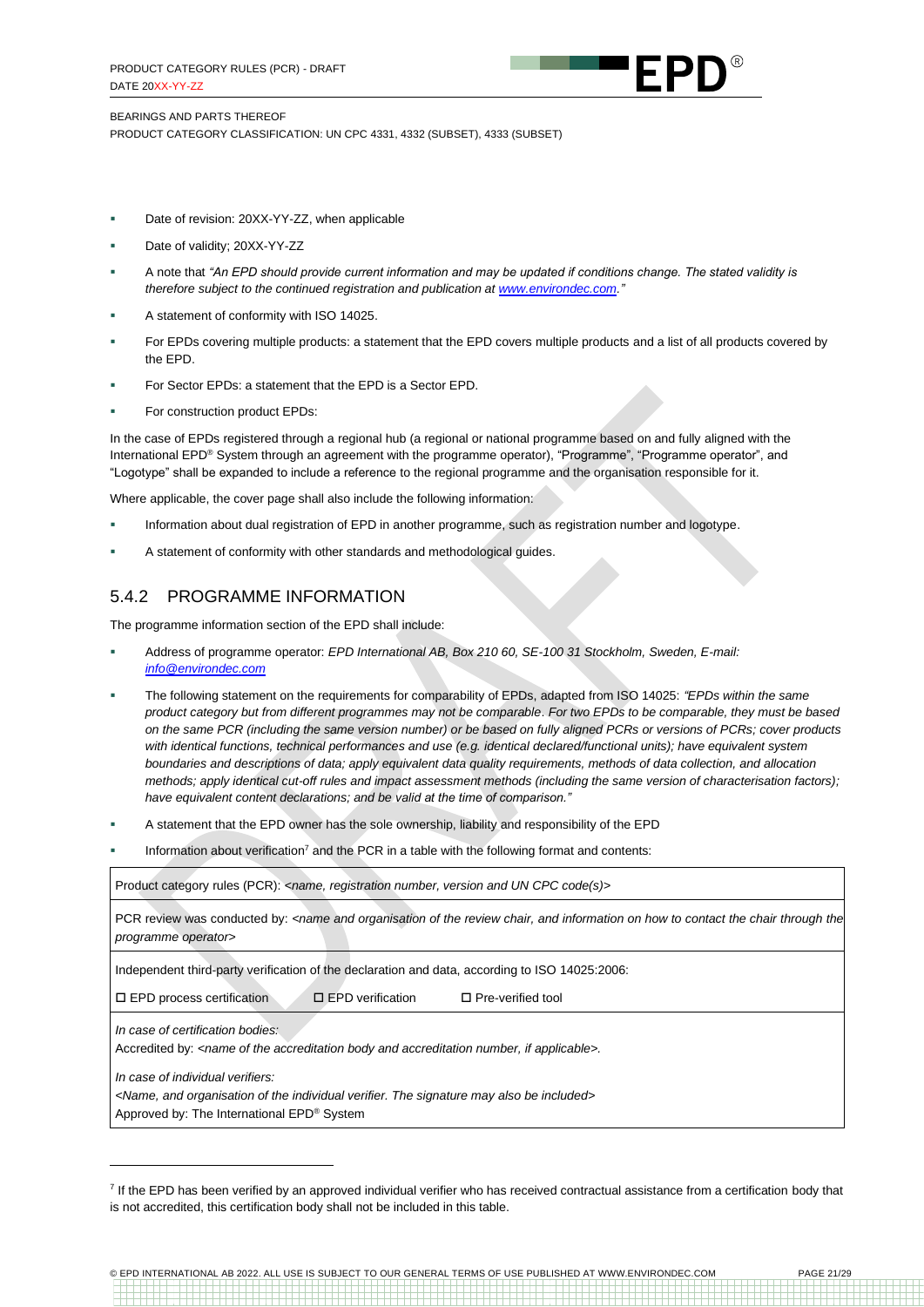

PRODUCT CATEGORY CLASSIFICATION: UN CPC 4331, 4332 (SUBSET), 4333 (SUBSET)

The procedure for follow-up during EPD validity, as defined in the GPI, involves third-party verifier: Yes No

### <span id="page-21-0"></span>5.4.3 PRODUCT INFORMATION

The product information section of the EPD shall include:

- address and contact information to EPD owner.
- description of the organisation. This may include information on products- or management system-related certifications (e.g. ISO 14024 Type I environmental labels, ISO 9001- and 14001-certificates and EMAS-registrations) and other relevant work the organisation wants to communicate (e.g. SA 8000, supply-chain management and social responsibility),
- name and location of production site,
- product identification by name, and an unambiguous identification of the product by standards, concessions or other means,
- identification of the product according to the UN CPC scheme system. Other relevant codes for product classification may also be included, e.g.
	- Common Procurement Vocabulary (CPV),
	- United Nations Standard Products and Services Code<sup>®</sup> (UNSPSC),
	- Classification of Products by Activity (NACE/CPA),
	- Australian and New Zealand Standard Industrial Classification (ANZSIC), or
	- Global Trade Item Number (GTIN).
- a description of the product.
- a description of the technical purpose of the product, including its application/intended use,
- a description of the background system, including the main technological aspects,
- for EPDs covering multiple products: a description of the selection of products/sites, a list of contributing manufacturers (if Sector EPD), etc. (see Sectio[n 4.9\)](#page-16-1),
- geographical scope of the EPD, i.e., for which geographical location(s) of use and end-of-life the product's performance has been calculated,
- declared/functional unit,
- reference service life (RSL) and/or technical/actual lifespan, if relevant,
- declaration of the year(s) covered by the data used for the LCA calculation and other relevant reference years,
- reference to the main database(s) for generic data and LCA software used, if relevant,
- system diagram of the processes included in the LCA, divided into the life cycle stages,
- description if the EPD system boundary is "cradle-to-gate", "cradle-to-gate with options" or "cradle-to-grave",
- information on which life-cycle stages are not considered (if any), with a justification of the omission, and
- references to any relevant websites for more information or explanatory materials.

This section may also include:

- <span id="page-21-1"></span>**■** name and contact information of organisation carrying out the underlying LCA study,
- any additional information about the underlying LCA-based information, such as cut-off rules, data quality, allocation methods, and other methodological choices and assumptions,
- a description of the material properties of the product with a declaration of relevant physical or chemical product properties, such as density, etc., and

© EPD INTERNATIONAL AB 2022. ALL USE IS SUBJECT TO OUR GENERAL TERMS OF USE PUBLISHED AT WWW.ENVIRONDEC.COM PAGE 22/29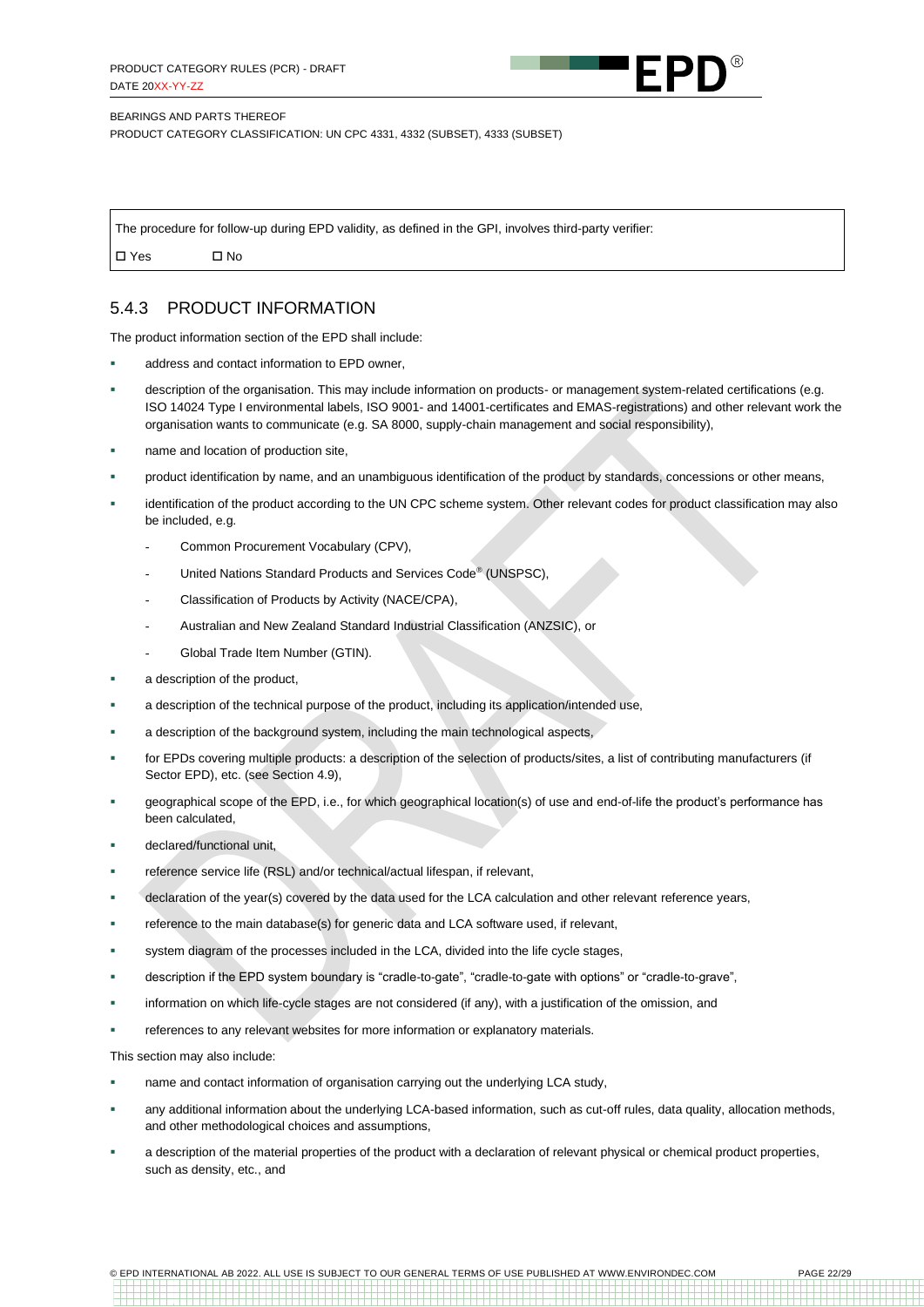

PRODUCT CATEGORY CLASSIFICATION: UN CPC 4331, 4332 (SUBSET), 4333 (SUBSET)

if end-of-life treatment is not included, the EPD shall contain a statement that it shall not be used for communicating environmental information to consumers/end users of the product.

### 5.4.4 CONTENT DECLARATION

The content declaration section shall declare the weight of one unit of product, as purchased, and contain information about the content of the product in the form of a list of materials and chemical substances including information on their environmental and hazardous properties. The gross weight of each material/substance shall be declared, including a minimum of 99% of the materials/substances in one unit of product.

The content declaration does not apply to proprietary materials and substances covered by exclusive legal rights including patent and trademarks. In general, an indication that a product is "free" of a specific hazardous material or substance should be done with caution and only when relevant, following the rules in ISO 14021 on self-declared environmental claims.

Information on the hazardous properties of materials and chemical substances should follow the requirements given in the latest revision of the Globally Harmonized System of Classification and Labelling of Chemicals (GHS),<sup>8</sup> issued by the United Nations or national or regional applications of the GHS. As an example, the following regulations should be used for EPDs intended to be used in the European Union:

- Regulation (EC) No 1907/2006 of the European parliament and of the council of 18 December 2006 concerning the Registration, Evaluation, Authorisation, and Restriction of Chemicals (REACH); and
- Regulation (EC) No 1272/2008 of the European Parliament and of the Council of 16 December 2008 on classification, labelling, and packaging of substances and mixtures.

#### 5.4.4.1. Information about recycled materials

When a product is made in whole or in part with recycled materials, the provenience of the materials (pre-consumer or postconsumer) shall be presented in the EPD as part of the content declaration.

To avoid any misunderstanding about which material that may be considered "recycled material", the guidance given in ISO 14021 shall be considered. In brief, the standard states that:

- only pre-consumer or post-consumer materials (scraps) shall be considered in the accounting of the recycled materials, and
- materials coming from scrap reutilisation (such as rework, regrind, or scrap generated in a process and capable of being reclaimed within the same process that generated it) shall not be considered as recycled content.

#### 5.4.4.2. Information about packaging

As packaging is strongly connected with the product, the producer shall provide information about packaging in the EPD, when applicable. Packaging may be classified as:

- Distribution Packaging: packaging designed to contain one or more articles or packages, or bulk materials, for the purposes of transport, handling and/or distribution (ISO 21067-1:2016, Section 2.2.6)
- Consumer Packaging: packaging constituting, with its content, a sales unit for the final user or consumer at the point of retail (ISO 21067-1:2016, Section 2.2.7).

Consumer packaging is generally the outcome of eco-design processes, or other activities, under direct control of the organisation. Many critical categories with strict legal requirements belong to consumer packaging category like food contact packaging and pharmaceutical packaging.

The type and function of the packaging shall be reported in the EPD.

A statement of the source of the materials (pre-consumer or post-consumer) shall be presented in the EPD when the packaging is made in whole or in part by recycled materials.

<sup>&</sup>lt;sup>8</sup> The GHS document is available a[t www.unece.org.](http://www.unece.org/)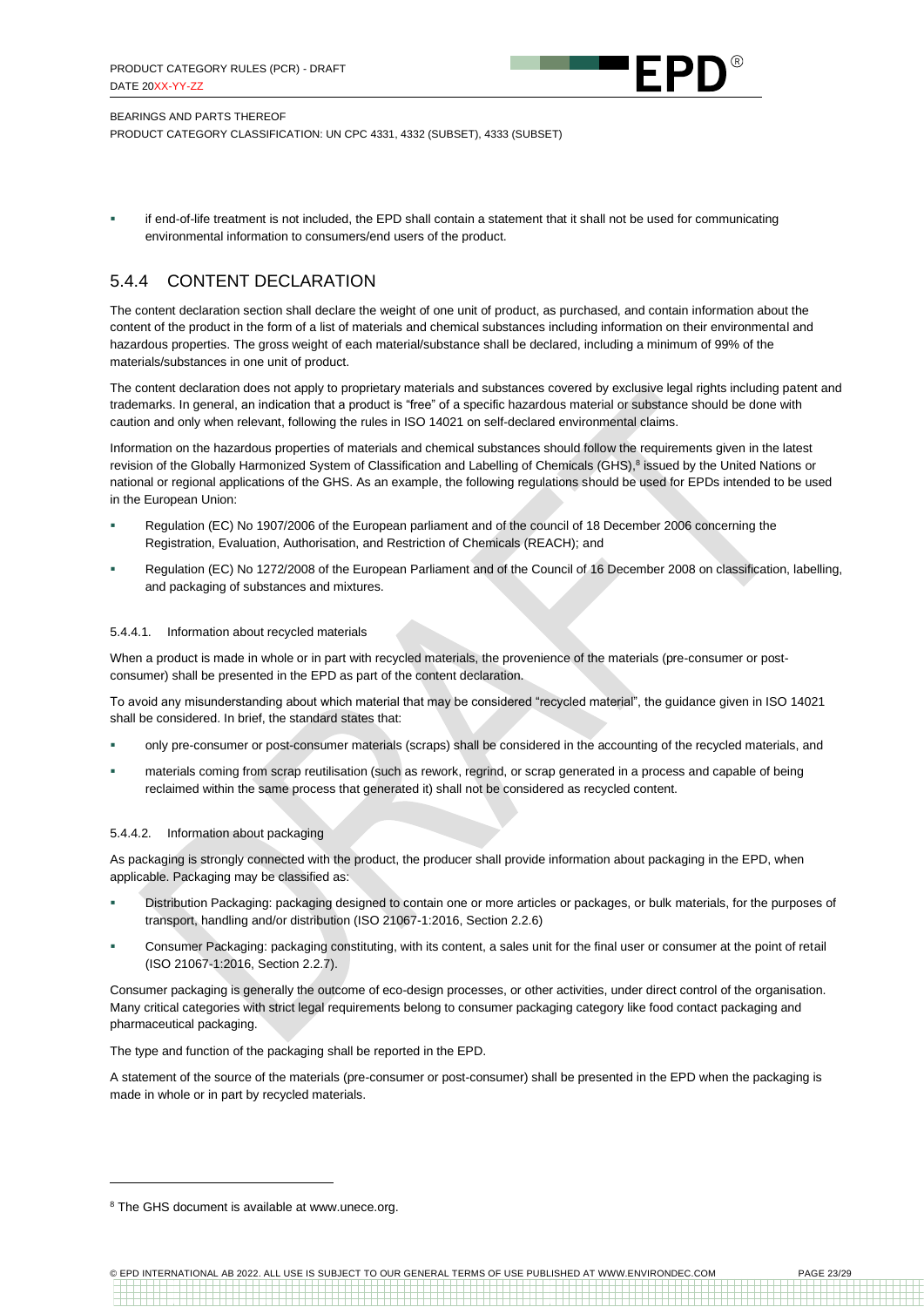

PRODUCT CATEGORY CLASSIFICATION: UN CPC 4331, 4332 (SUBSET), 4333 (SUBSET)

### <span id="page-23-0"></span>5.4.5 ENVIRONMENTAL PERFORMANCE

#### 5.4.5.1. Environmental impacts

The EPD shall declare the environmental impact indicators, per declared unit, per life-cycle stage and in aggregated form, using the default impact categories, impact assessments methods and characterisation factors available at [www.environdec.com/indicators.](http://www.environdec.com/indicators) The source and version of the impact assessment methods and characterisation factors used shall be reported in the EPD.

Alternative regional life cycle impact assessment methods and characterisation factors may be calculated and displayed in addition to the default list. If so, the EPD shall contain an explanation of the difference between the different sets of indicators, as they may appear to the reader to display duplicate information.

#### 5.4.5.2. Use of resources

The EPD shall declare the indicators for resource use listed a[t www.environdec.com/indicators](http://www.environdec.com/indicators) per declared unit, per life-cycle stage and in aggregated form.

#### 5.4.5.3. Waste production and output flows

Waste generated along the whole life cycle production chains shall be treated following the technical specifications described in the GPI. The EPD shall declare the indicators for waste production and output flows as listed at [www.environdec.com/indicators](http://www.environdec.com/indicators) per declared unit, per life-cycle stage and in aggregated form.

#### <span id="page-23-1"></span>5.4.6 ADDITIONAL ENVIRONMENTAL INFORMATION

An EPD may declare additional environmentally relevant information not derived from the LCA-based calculations, such as:

- the release of dangerous substances into indoor air, soil, and water during the use stage,
- instructions for proper use of the product, e.g. to minimise energy or water consumption or to improve the durability of the product,
- instructions for proper maintenance and service of the product, e.g. to minimise energy or water consumption or to improve the durability of the product,
- information on key parts of the product that determine its durability,
- information on recycling including, e.g. suitable procedures for recycling the entire product or selected parts and the potential environmental benefits gained,
- information on a suitable method of reuse of the product (or parts of the products) and procedures for disposal as waste at the end of its life cycle,
- information regarding disposal of the product, or inherent materials, and any other information considered necessary to minimise the product's end-of-life impacts, and
- a more detailed description of an organisation's overall environmental work, in addition to the information listed under Section [5.4.3,](#page-21-0) such as:
	- the existence of any type of organised environmental activity, and
	- information on where interested parties may find more details about the organisation's environmental work.
- best practices implemented to mitigate impacts (e.g. recovered material/energy that can lead to environmental benefits)
- information for better service of the product, e.g the REP( Rotating Equipment Performance) technology to make a real-time monitoring of the rotation process, minimize unplanned downtime, reduce raw material consumption and improve the durability of the product.

Any additional environmental information declared shall be substantiated and verifiable, and be derived using appropriate methods and be specific, accurate, not misleading, and relevant to the specific product. Quantitative information is preferred over qualitative information.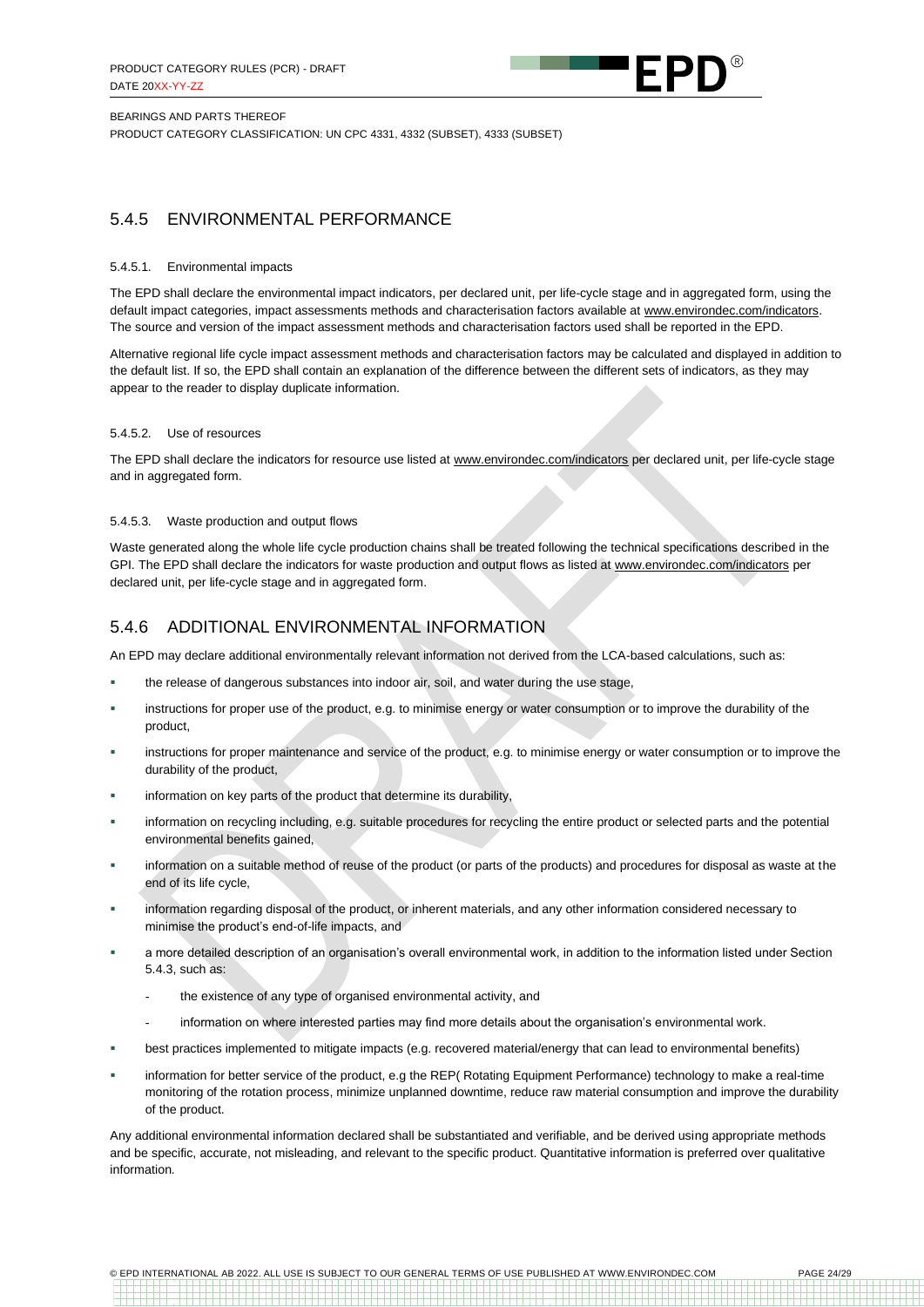

PRODUCT CATEGORY CLASSIFICATION: UN CPC 4331, 4332 (SUBSET), 4333 (SUBSET)

### <span id="page-24-1"></span>5.4.7 ADDITIONAL SOCIAL AND ECONOMIC INFORMATION

The EPD may also include other relevant social and economic information as additional and voluntary information. This may be product information or a description of an organisation's overall work on social or economic sustainability, such as activities related to supply chain management or social responsibility.

Any additional social and economic information declared shall be substantiated and verifiable, and be derived using appropriate methods and be specific, accurate, not misleading, and relevant to the specific product. Quantitative information is preferred over qualitative information.

### <span id="page-24-3"></span>5.4.8 DIFFERENCES VERSUS PREVIOUS VERSIONS

For EPDs that have been updated, the following information shall be included:

- a description of the differences versus previously published versions, and
- a revision date on the cover page.

### <span id="page-24-2"></span>5.4.9 REFERENCES

A reference section shall be included, including a list of all sources referred to in the EPD, including the GPI (including version number), and PCR (registration number, name, and version) used to develop the EPD.

### <span id="page-24-4"></span>5.4.10 EXECUTIVE SUMMARY IN ENGLISH

The executive summary, if included (see Sectio[n 5.1\)](#page-18-1), shall contain relevant summarised information related to the programme, product, environmental performance, information related to pre-certified EPDs, and information related to sector EPDs. Besides this, further information may be added such as additional environmental, social or economic information, references as well as differences versus previous EPD versions.

## <span id="page-24-0"></span>6 LIST OF ABBREVIATIONS

| <b>ANZSIC</b> | Australian and New Zealand Standard Industrial Classification |
|---------------|---------------------------------------------------------------|
| <b>CPC</b>    | Central product classification                                |
| <b>CPV</b>    | Common procurement vocabulary                                 |
| <b>EPD</b>    | Environmental product declaration                             |
| GPI           | General Programme Instructions                                |
| <b>GTIN</b>   | Global trade item number                                      |
| <b>ISO</b>    | International Organization for Standardization                |
| <b>LCA</b>    | Life cycle assessment                                         |
| LCI           | Life cycle inventory                                          |
| NACE/CPA      | Classification of products by activity                        |
| ND.           | Not declared                                                  |
| <b>PCR</b>    | Product category rules                                        |
| <b>REACH</b>  | Restriction of chemicals                                      |
| <b>RSL</b>    | Reference service life                                        |
| SI            | The International System of Units                             |
| UN            | <b>United Nations</b>                                         |

© EPD INTERNATIONAL AB 2022. ALL USE IS SUBJECT TO OUR GENERAL TERMS OF USE PUBLISHED AT WWW.ENVIRONDEC.COM PAGE 25/29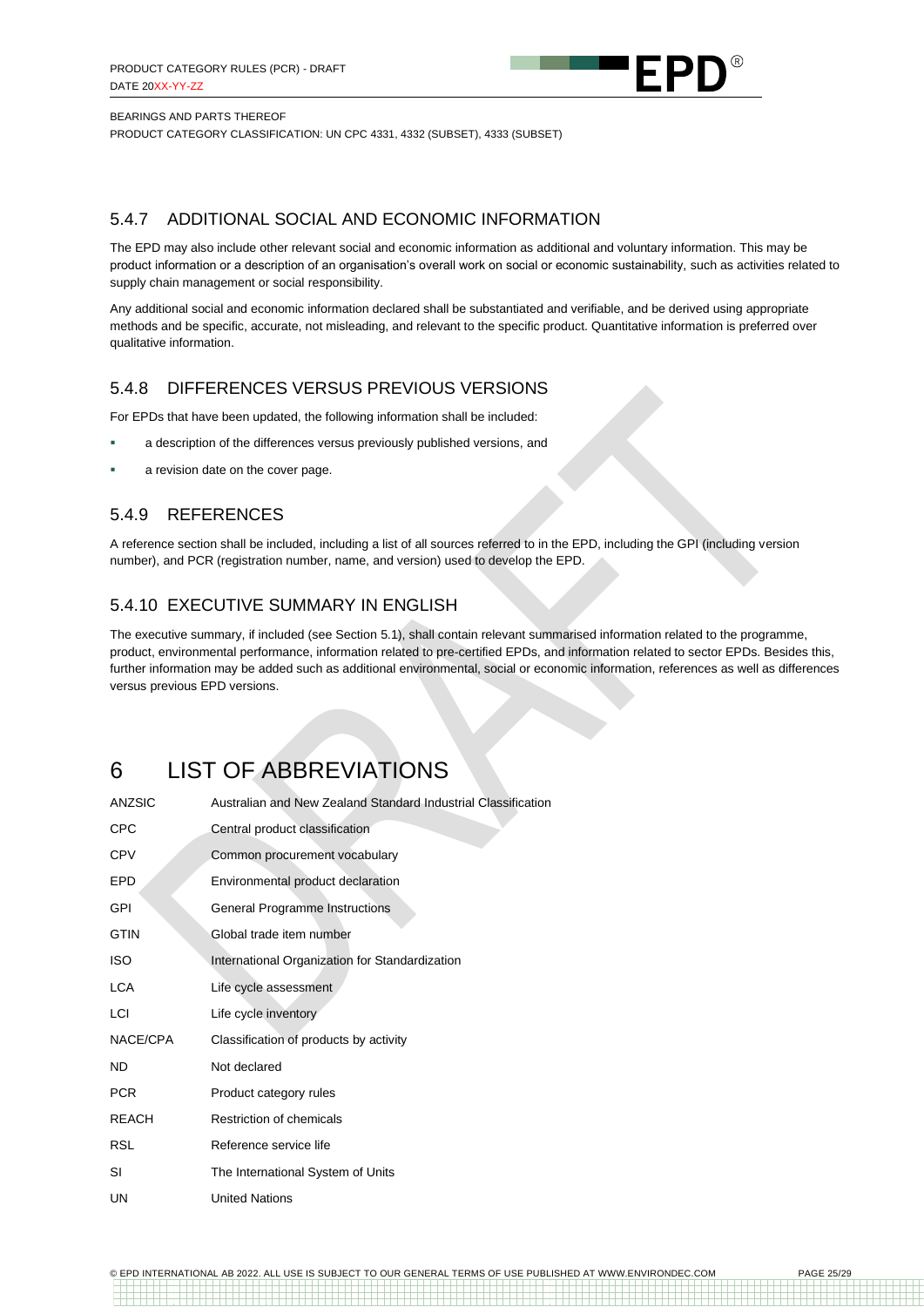

PRODUCT CATEGORY CLASSIFICATION: UN CPC 4331, 4332 (SUBSET), 4333 (SUBSET)

UNSPSC United Nations standard products and services code

© EPD INTERNATIONAL AB 2022. ALL USE IS SUBJECT TO OUR GENERAL TERMS OF USE PUBLISHED AT WWW.ENVIRONDEC.COM PAGE 26/29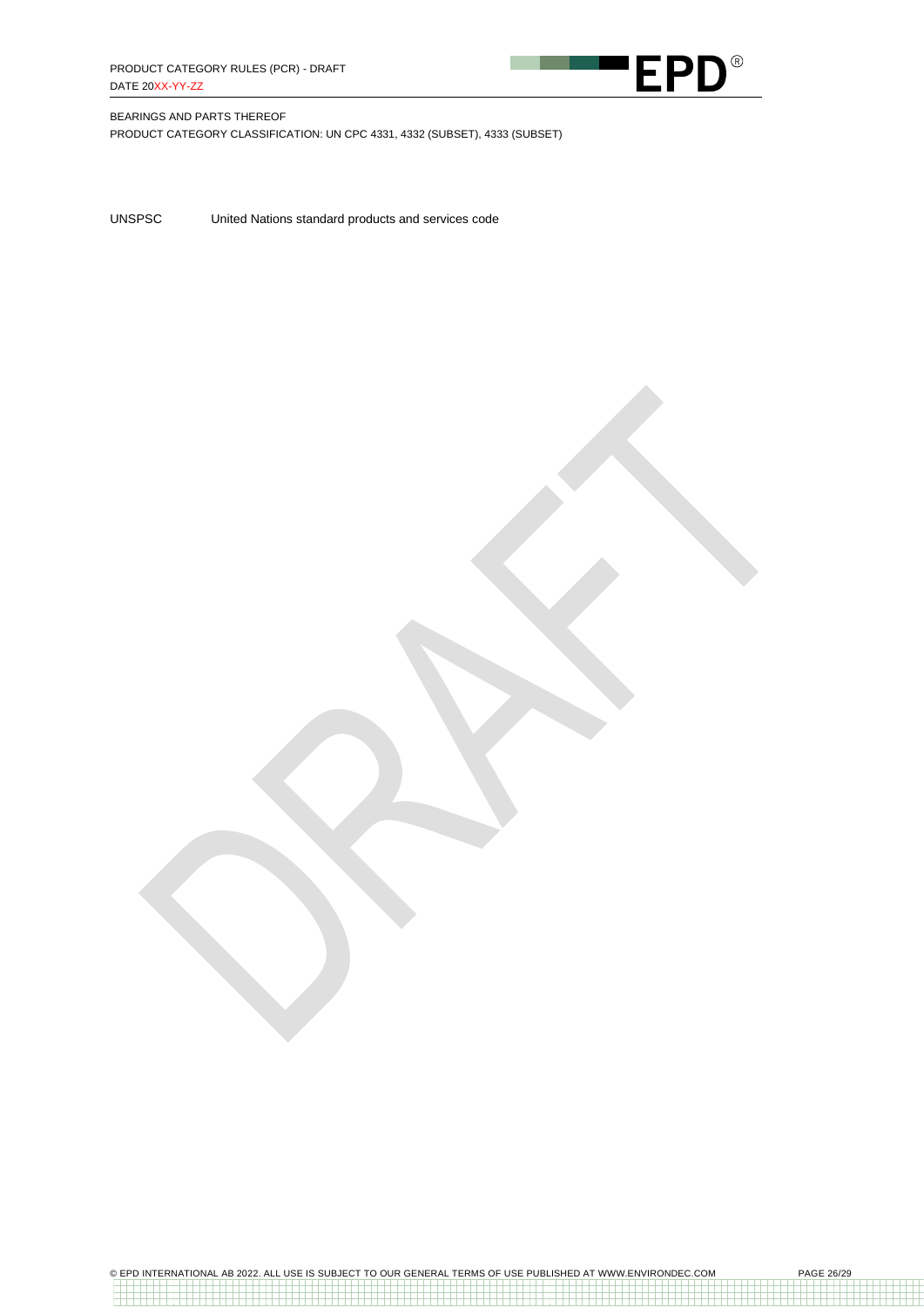

PRODUCT CATEGORY CLASSIFICATION: UN CPC 4331, 4332 (SUBSET), 4333 (SUBSET)

## <span id="page-26-0"></span>7 REFERENCES

CEN (2013) EN 15804:2012+A1:2013, Sustainability of construction works – Environmental product declarations – Core rules for the product category of construction products.

CEN (2019) EN 15804:2012+A2:2019, Sustainability of construction works – Environmental product declarations – Core rules for the product category of construction products.

EPD International (2021) General Programme Instructions for the International EPD® System. Version 4.0, dated 2021-03-29. [www.environdec.com.](http://www.environdec.com/)

ISO (2000) ISO 14020:2000, Environmental labels and declarations – General principles.

ISO (2004) ISO 8601:2004 Data elements and interchange formats – Information interchange – Representation of dates and times.

ISO (2006a) ISO 14025:2006, Environmental labels and declarations – Type III environmental declarations – Principles and procedures.

ISO (2006b) ISO 14040:2006, Environmental management – Life cycle assessment – Principles and framework.

ISO (2006c) ISO 14044: 2006, Environmental management – Life cycle assessment – Requirements and guidelines.

ISO (2013) ISO/TS 14067:2013, Greenhouse gases – Carbon footprint of products – Requirements and guidelines for quantification and communication.

ISO (2014) ISO 14046:2014, Environmental management – Water footprint – Principles, requirements and guidelines.

ISO (2015a) ISO 14001:2015, Environmental management systems – Requirements with guidance for use.

ISO (2015b) ISO 9001:2015, Quality management systems – Requirements.

ISO (2016a) ISO 21067-1:2016, Packaging – Vocabulary – Part 1: General terms.

ISO (2016b) ISO 14021:2016, Environmental labels and declarations - Self-declared environmental claim (Type II environmental labelling).

ISO (2017) ISO 21930:2017, Sustainability in buildings and civil engineering works – Core rules for environmental product declarations of construction products and services.

ISO (2018) ISO 14024:2018, Environmental labels and declaration – Type I environmental labelling – Principles and procedures.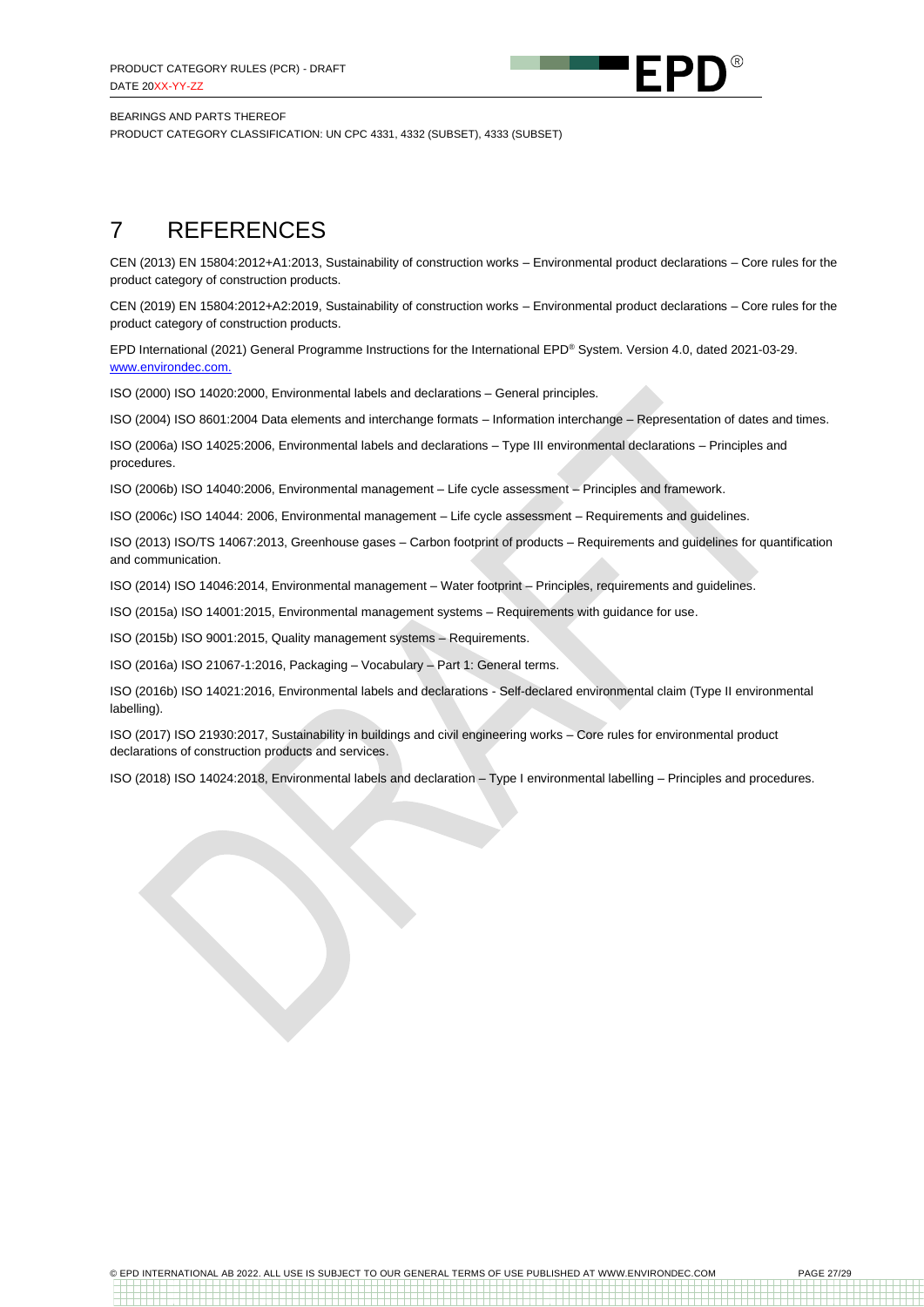

BEARINGS AND PARTS THEREOF PRODUCT CATEGORY CLASSIFICATION: UN CPC 4331, 4332 (SUBSET), 4333 (SUBSET)

## <span id="page-27-0"></span>8 VERSION HISTORY OF PCR

VERSION 1.0, 2022-XX-YY

Original version of the PCR

© EPD INTERNATIONAL AB 2022. ALL USE IS SUBJECT TO OUR GENERAL TERMS OF USE PUBLISHED AT WWW.ENVIRONDEC.COM PAGE 28/29